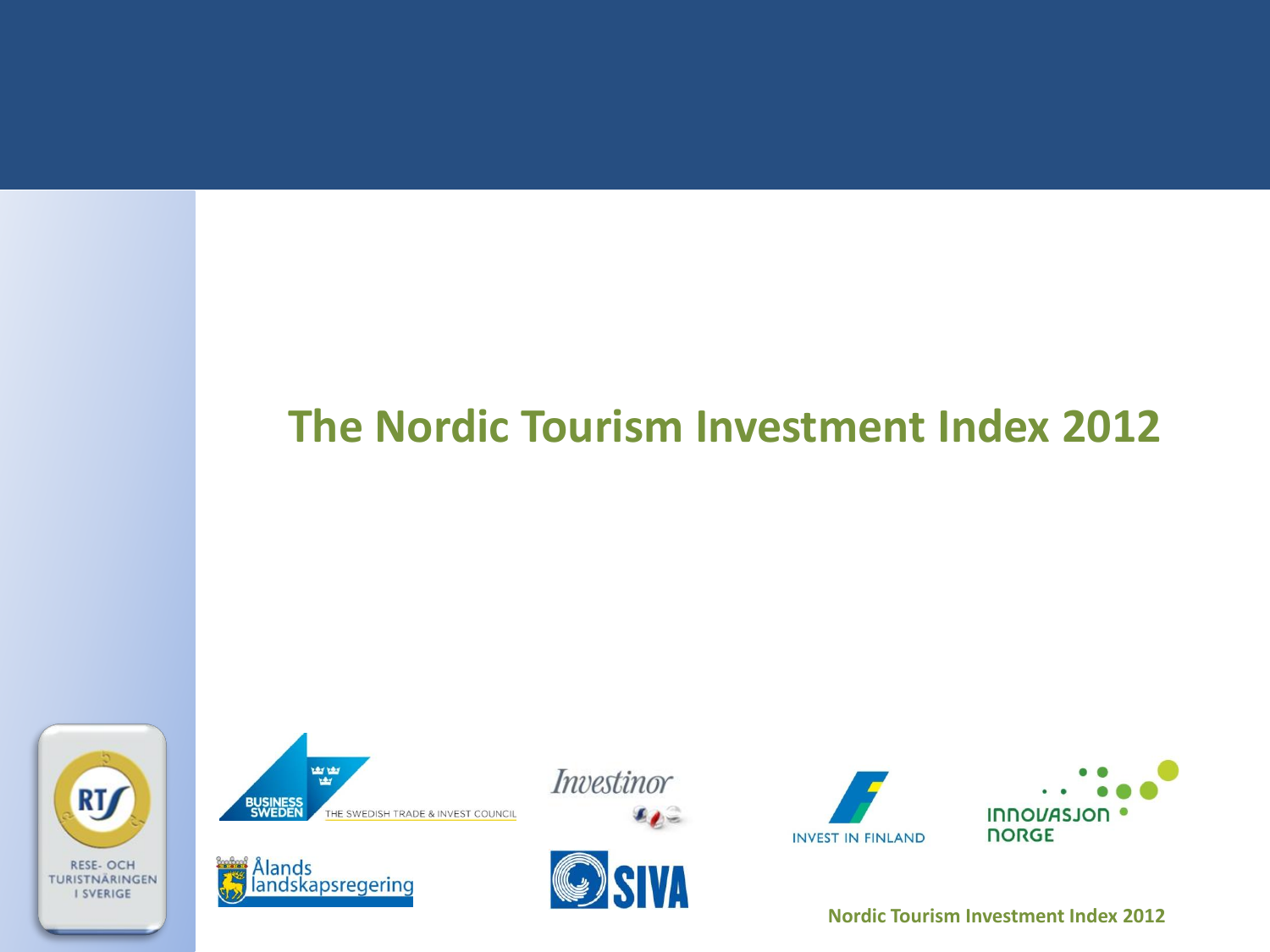## **Conclusions**

## **The Nordic Tourism Index 2012**

## **Nights spent in the Nordic countries**

The total number of guest nights in the Nordic countries included in the 2012 Nordic Investment Index (Denmark, Finland, Norway and Sweden) amounted to a total of 148 million, which is a new record high. Sweden accounts for the largest number of guest nights in 2012 (53 million), 36 percent of the total share of guest nights in the Nordic countries in 2012.

## **International'air'passengers**

A total of 79 million international air passengers travelled to and from the Nordic countries airports in 2012. Denmark and Sweden accounted for the largest number of international air passengers in the Nordic market. Together, the two countries accounted for over 60 percent of the total amount of international air passengers in 2012.

## **Ferry'passengers'**

23 million passengers travelled by ferry between the Nordic countries in 2012, down 6 percent compared with 2011. The largest single market is the route between Denmark and Sweden, with a total of 10.4 million passengers in 2012, followed by the route between Sweden and Finland with 9 million passengers in 2012.

## **Ski'days**

Due to a winter with a lot of snow combined with an unusually high number of national holidays, the number of ski days increased in both Sweden and Norway in 2012. In Sweden, the increase in ski days was close to 30 percent compared with the previous season.

## **The Nordic Investment Index 2012**

### **Overall'result,'EUR'896.4'million'(EUR'1,077.9'million'in'2011)**

In 2012, investments in the travel and tourism industry amounted to a total of EUR 896.4 million. This represents a total decrease of 17 percent compared with 2011 (EUR 1,077.9 million).

## **Hotels,'EUR'503'million'(EUR'668'million'in'2011)**

The total investment volume in hotels amounted to EUR 503 million in 2012, down 25 percent compared with 2011 (EUR 668 million). In 2012, a total of 24 new hotels opened in Denmark, Finland, Norway and Sweden.

### **Arenas,'EUR'229'million'(EUR'229'million'in'2011)**

In 2012, the total amount invested in new arenas amounted to EUR 229 million and, consequently, investments made in new arenas remain at the same level as in 2011 (EUR 229 million).

### **Ski'resorts,'EUR'51.6'million'(EUR'64.5'million'in'2011)**

In Finland, investments made in ski resorts were down 26 percent, from EUR 8.5 million in 2011 to EUR 6.3 million in 2012. In Sweden, on the other hand, the total investment volume remained at the same level as in 2011, approximately EUR 29 million in both 2011 and 2012.

## State investment in tourism marketing, EUR 77.8 million (EUR 77.4) **million'in'2011)'**

In 2012, the total amount of state investment in tourism marketing remained approximately at the same level as in 2011 (EUR 77.8 million in) 2012, compared with EUR 77.4 million in 2011).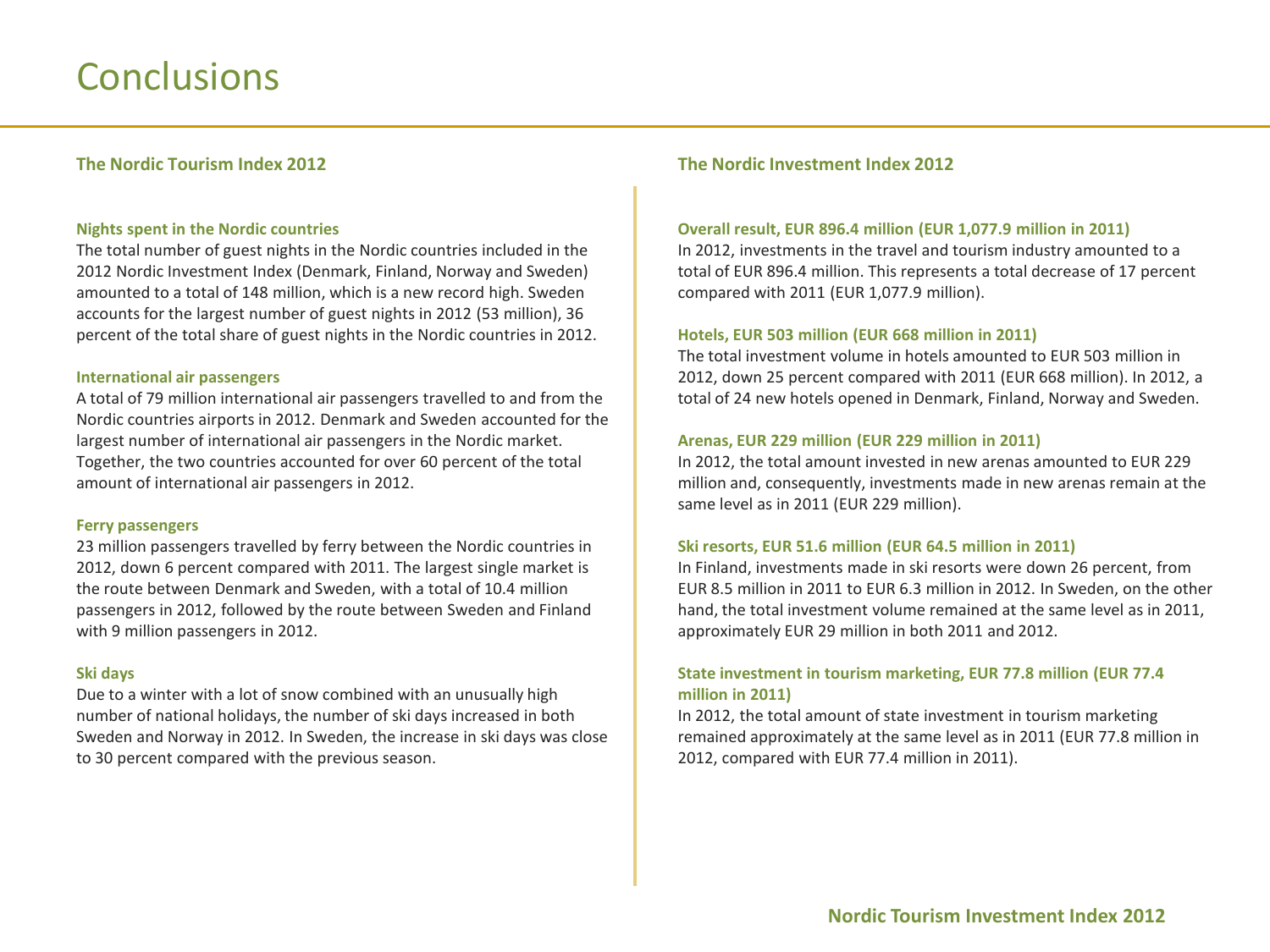## The Nordic Tourism Investment Index 2012



## **About the Nordic Investment Index**

The Nordic Investment Index is presented by The Swedish Travel and Tourism Industry Federation (RTS), Business Sweden, SIVA, Investinor, Innovasjon Norge and Invest in Finland.

## **Background**

The aim is to annually measure the capital investments made in the Nordic tourism industry. The Nordic Investment Index is thus a tool that supports the long-term goal of creating growth through an enhanced Nordic collaboration on investment issues. The goal is to strengthen the Nordic region's international competitiveness.

## **Description**

The Nordic Investment Index provides answers in terms of where investments are made, what kind of investments that are made and the volume of investments made in the tourism industry. It also provides a comparison of the investment climate in the different Nordic countries.

The Nordic Investment Index measures investments within five categories: hotels, stadiums, winter sports facilities, amusement and theme parks as well as state investment in tourism.

## **Presented by**

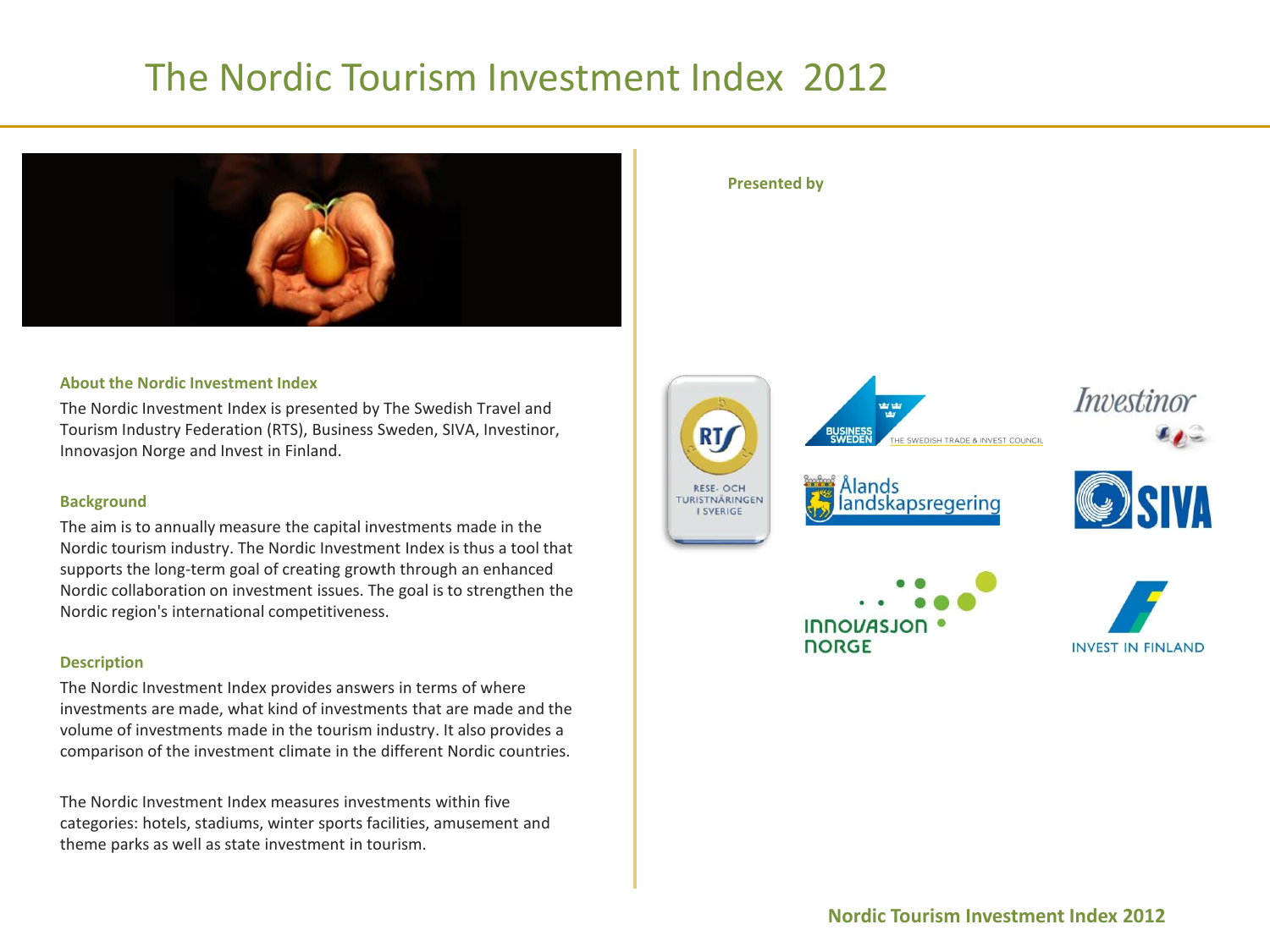Nordic market analysis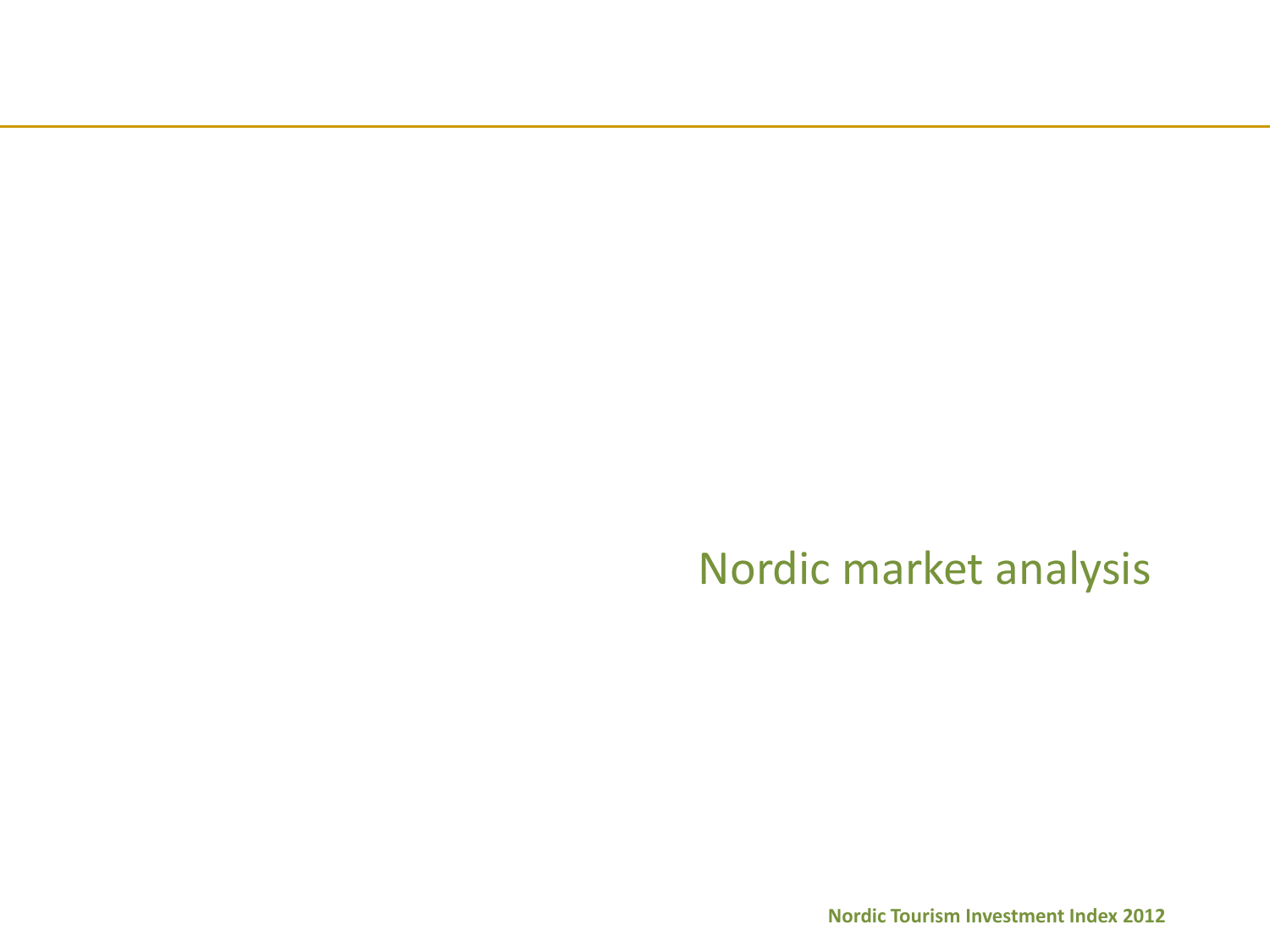## **Nights spent in the Nordic countries**

Combined, the Nordic countries had a total of 148 million guest nights in 2012, which was a new record high. Sweden had the largest number of guest nights in 2012, compared with the other Nordic countries, and accounted for 36 percent of the total. In2012, Sweden had a total of 53 million guest nights up 0.3 percent year-on-year. Between 2012 and 2011, the number of overnight stays in Finland, Norway and Sweden grew, while in Denmark the amount of guest nights remained at previous levels.

## **Development of domestic guest nights**

In total, the number of domestic guest nights in the Nordic countries increased 3 percent in 2012 compared with 2008. Norway, as well as the other Nordic countries, experienced a steady increase in the number of guest nights between 2008 and 2012. In 2012, the number of domestic guest nights in Norway was 22 million, up 7 percent compared with 2008.

## **Development of foreign guest nights**

In 2012, Denmark had the largest number of foreign guest nights, compared with the other Nordic countries, and accounted for 45 percent of the total share of foreign guest nights. In Finland, the number of foreign guest nights increased 5 percent in 2012 compared with 2008.





### **Domestic guest nights, millions**



Sources: Statistics Sweden, Statistics Norway, Statistics Denmark, Statistics Finland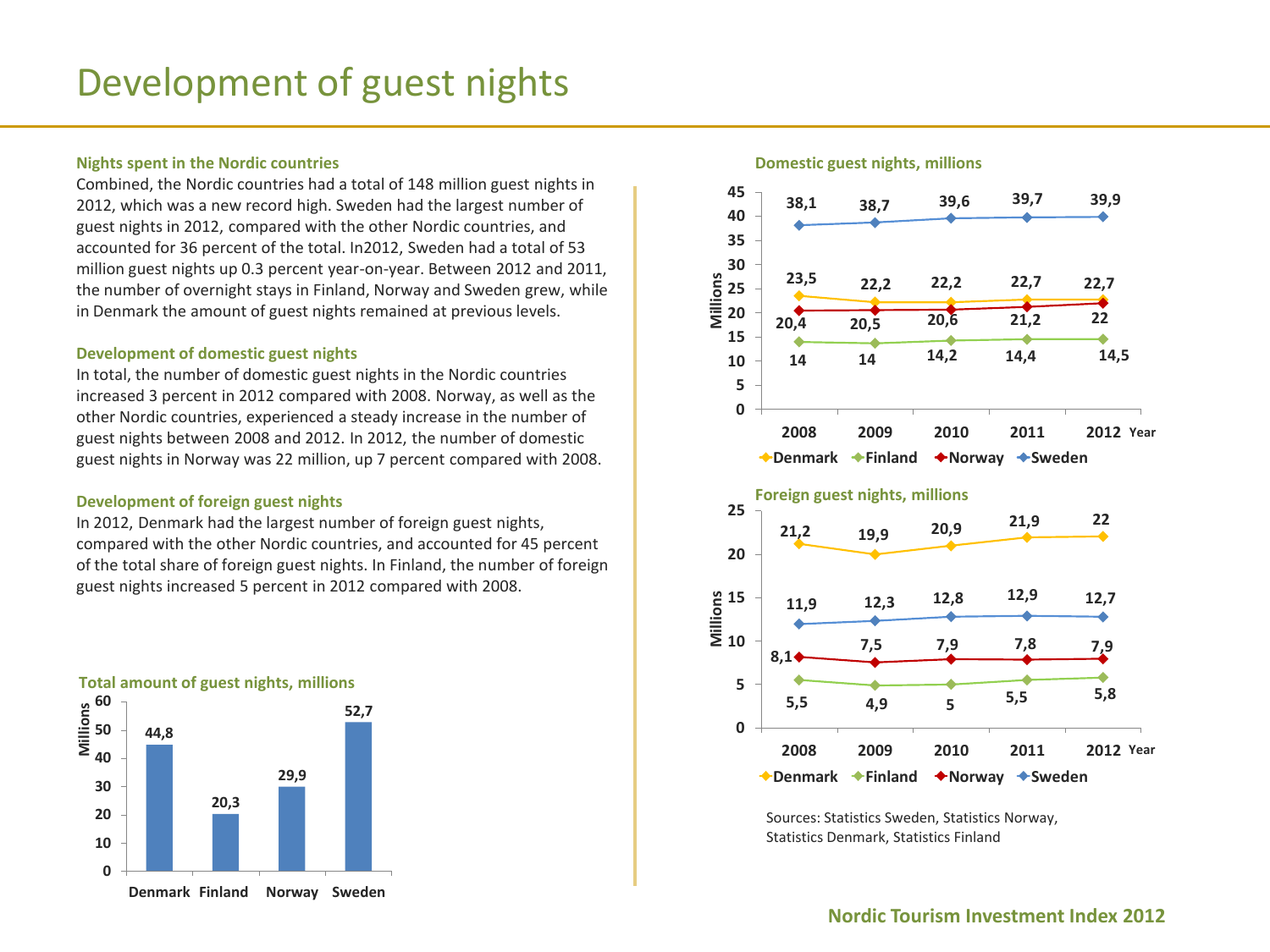# Ferry passengers and passengers on the Øresund Bridge

## **Ferry'passengers'**

23 million passengers travelled by ferry between the Nordic countries in 2012, down 6 percent compared with 2011. The largest single market is the route between Denmark and Sweden, with a total of 10.4 million passengers in 2012, followed by the route between Sweden and Finland with 9 million passengers in 2012.

In total, the number of ferry passengers decreased 17 percent in 2012, compared with 2008. The route between Denmark and Norway is the only market that grew in 2012 compared with 2011. The number of ferry passengers travelling between Denmark and Norway increased 4 percent in 2012 compared with 2011.

## **The'Øresund Bridge**

The number of passengers travelling over the Øresund Bridge remained at approximately the same level between 2008 and 2012. In 2012, 14.7 million passengers travelled over the Øresund Bridge, down 4 percent compared with 2008.



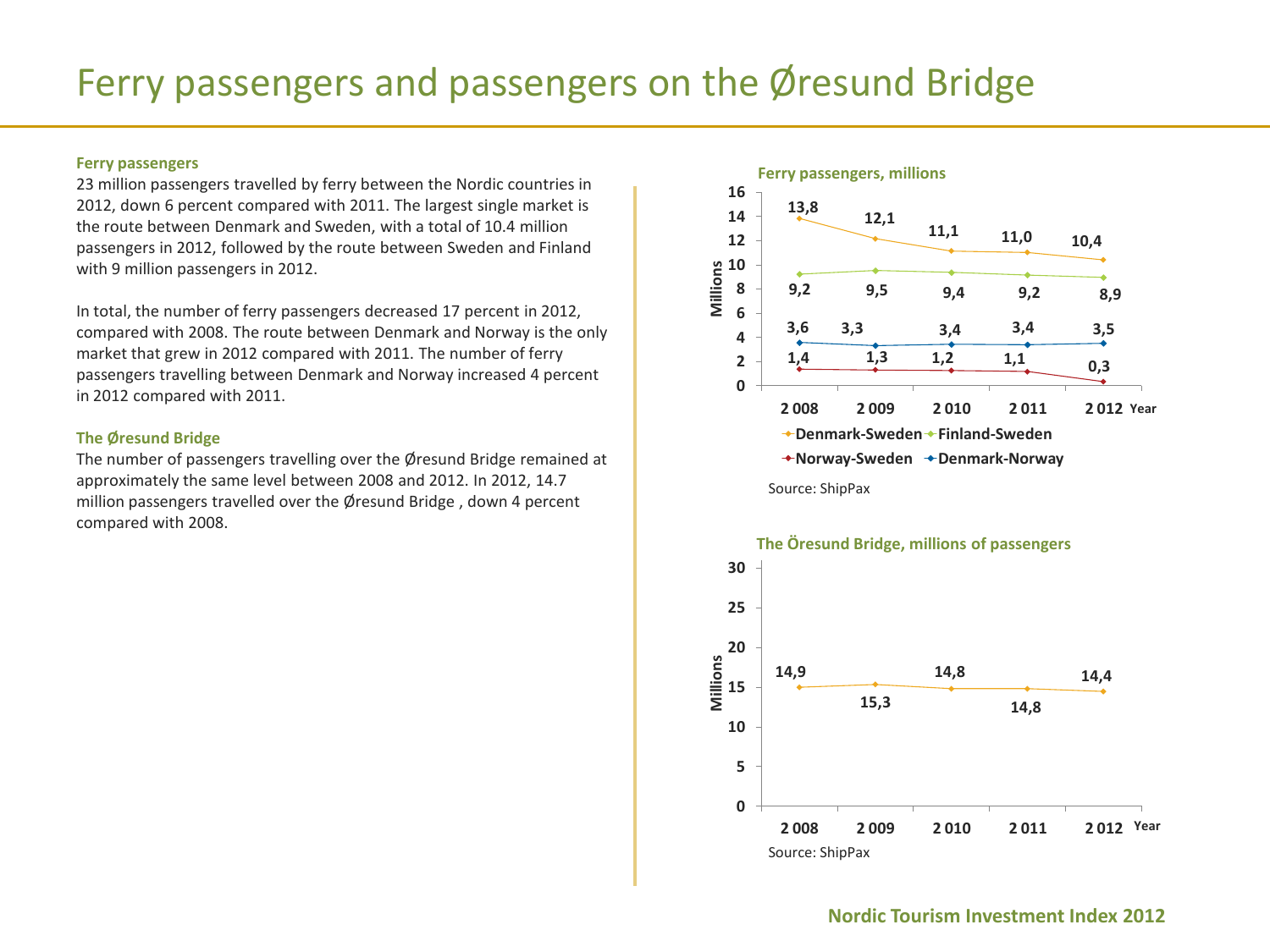## Air passengers

## **International air passengers**

A total of 79 million international air passengers travelled to and from the Nordic airports in 2012. Denmark and Sweden accounted for the largest share of international air passengers on the Nordic market. Combined, these countries accounted for over 60 percent of the total number of international air passengers in 2012.

All Nordic countries increased the number of international passengers in 2012 compared with 2008. For example, Norway increased the number of international air passengers by close to 20 percent in 2012, compared with 2008.)

Still, none of the Nordic countries are competitive as a single market at a European level. However, if we consider the Nordic countries as one unified market instead of four separate ones , the total number of international passengers outnumbers two of Europe's two largest airports in 2012, London Heathrow and Paris CDG.

## **Domestic'air'passengers**

A total of 45 million domestic air passengers travelled between the Nordic countries airports in 2012. Norway accounted for the largest share of domestic air passengers in the Nordic market with 64 percent of the total amount of domestic air passengers in 2012.

Norway and Sweden increased the number of domestic air passengers in 2012 compared with 2008. For example, Norway increased the number of domestic air passengers by 14 percent in 2012, compared with 2008. In Denmark the number of domestic air passengers decreased in 2012, compared with 2008.

The total number of air passengers in Nordic countries was 124.2 million in 2012 and was up 11 percent compared with 2008.

### International air passengers, millions



### **Domestic air passengers, millions**



Sources: Danish Transport Authority, Finavia, Avinor, Swedish Transport Agency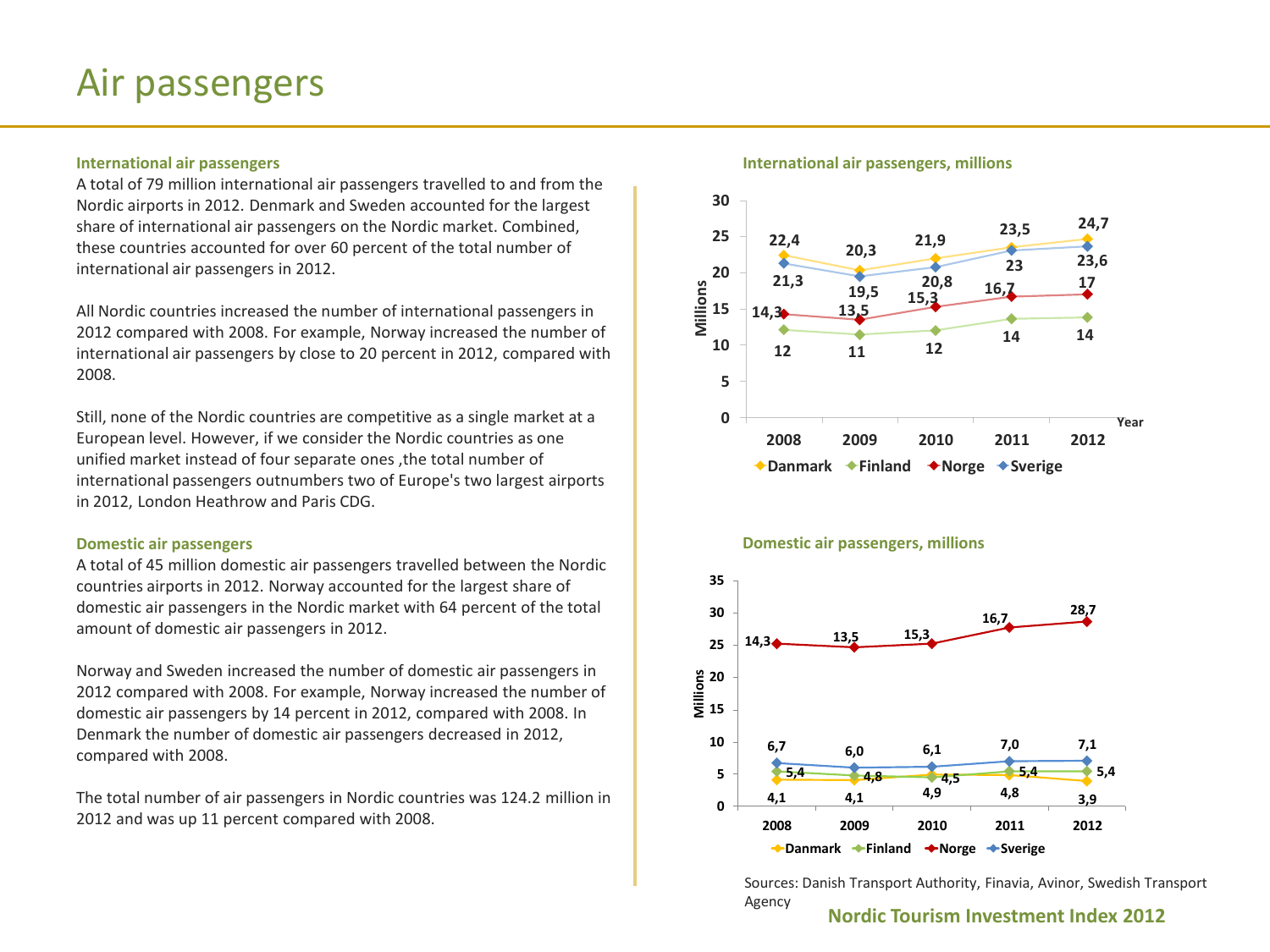## Ski days

**Ski days**<br>The total number of ski days in the Nordic countries was 17 million in the **Ski days, millions** 2012/2013 season. Sweden accounted for the largest number of ski days in 2012, with a total of 8.5 million ski days.

The number of ski days remains relatively stable over time in all Nordic countries. Compared with 2008, the total number of ski days in the Nordic countries in 2012 only increased by approximately 3 percent.

However, the number of ski days in the 2012/2013 season increased significantly year-on-year in both Sweden and Norway. Due to a winter with a lot of snow, combined with an unusually high number of national holidays, the number of ski days increased in both Sweden and Norway in 2012. In Sweden, the increase in ski days in 2012 was close to 30 percent compared with the year-earlier season.

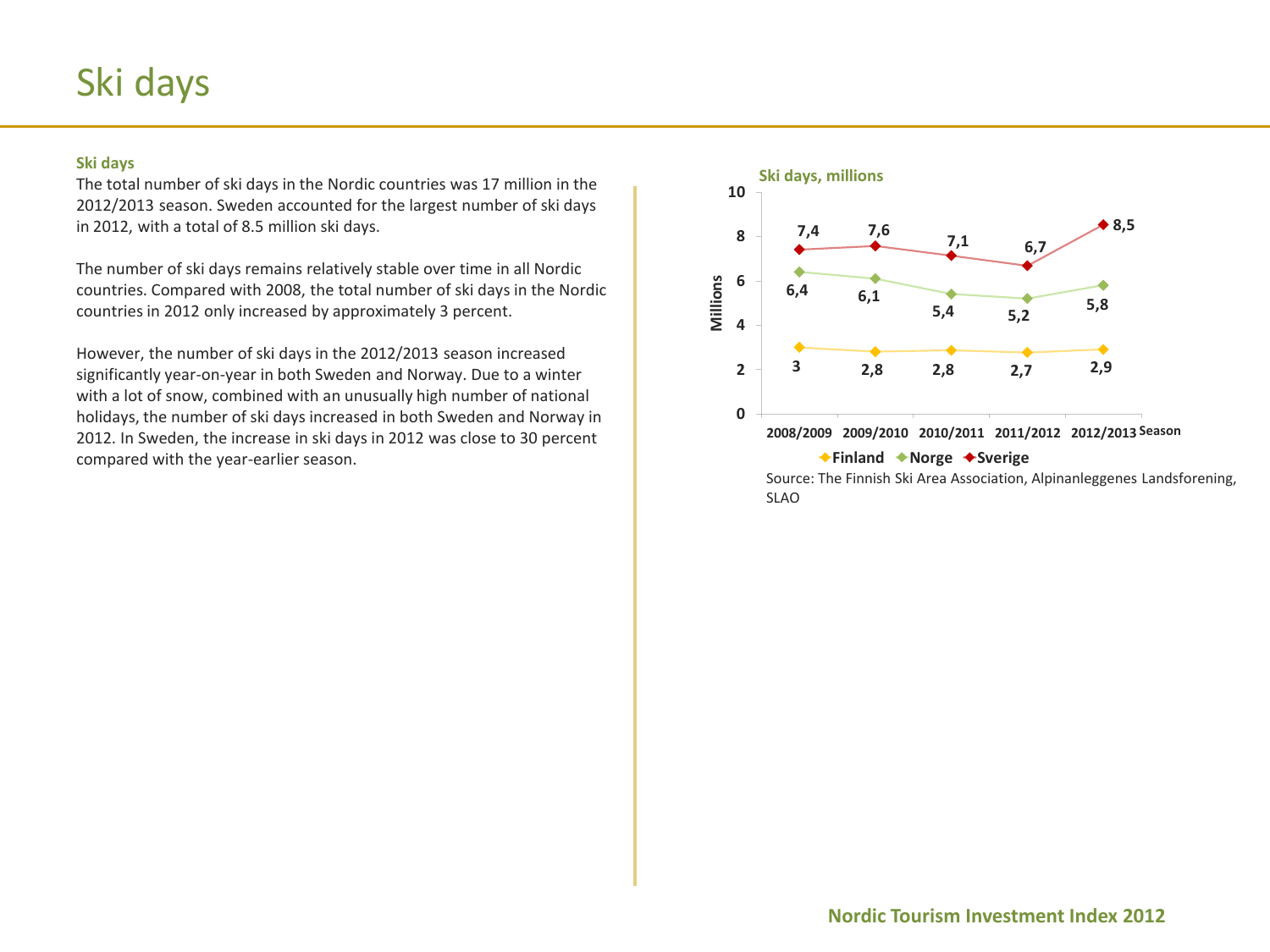## Nordic)Tourism)Index)2012

By adding all activities (journeys + guest nights) together into one index we can measure tourism development in all Nordic countries together and individually. This is the first time the index has been put together but we have data from 2008 and can therefore present two outputs in the index. One for the yearly change between 2012 and 2011 and one for the fiveyear change between 2012 and 2008.

## **Nordic'Tourism'Index'2012**

The output for 2012 showed that the tourism activities were at record levels and still climbing. In 2012, the index grew a total of 1.3 percent and for the five-year index was 4 percent

## **Nordic'Tourism'Index'2012**

In 2012, tourism activities grew in all countries except Denmark year-on-year. Norway reported growth in all activities except Nordic ferries. Finland stands out as the Nordic country with the highest growth of foreign guest nights. Both Sweden and Denmark

were held back in the Index because of low figures for traffic on the Øresund Bridge as well as ferry travel. All four countries grew in terms of international air passengers. **W0,5% 0,9% 2,4% 0,5%**

**Denmark Finland Norway Sweden Total**

**1,3%**

## **Nordic Tourism Index 2012**

|                             | 2012    |
|-----------------------------|---------|
| <b>Ferrys IntraNordic</b>   | $-6,2%$ |
| Øresund Bridge              | $-2,2%$ |
| <b>Domestic Air</b>         | 0,1%    |
| <b>International Air</b>    | 2,9%    |
| <b>Domestic guestnights</b> | 1,0%    |
| Foreign guestnights         | 0,8%    |
| Ski days                    | 17,6%   |
| <b>Total activities</b>     | 1,3%    |

|  |  | Nordic Tourism Five-Year Index |  |  |  |  |
|--|--|--------------------------------|--|--|--|--|
|--|--|--------------------------------|--|--|--|--|

|                             | 5 Year   |
|-----------------------------|----------|
| <b>Ferrys IntraNordic</b>   | $-17,1%$ |
| Øresund Bridge              | $-3,5%$  |
| <b>Domestic Air</b>         | 8,6%     |
| <b>International Air</b>    | 12,9%    |
| <b>Domestic guestnights</b> | 3,2%     |
| <b>Foreign guestnights</b>  | 3,7%     |
| Ski days                    | 2,5%     |
| <b>Total activities</b>     |          |

### **Nordic'Tourism'Five'Year'Index**

Tourism activities grew in all countries except Denmark comparing 2012 with 2008 (five years). Norway had the highest growth rate among the Nordic countries despite lower figures for ferries (-22%), foreign guest nights (-2.5%) and ski days (-9.4%). International air passengers grew strongly in all four countries with double-digit figures.

Particularly in Norway with growth of 19.3 percent for new international air passengers over the past five years. Denmark only grew in terms of International air passengers and foreign guest nights.

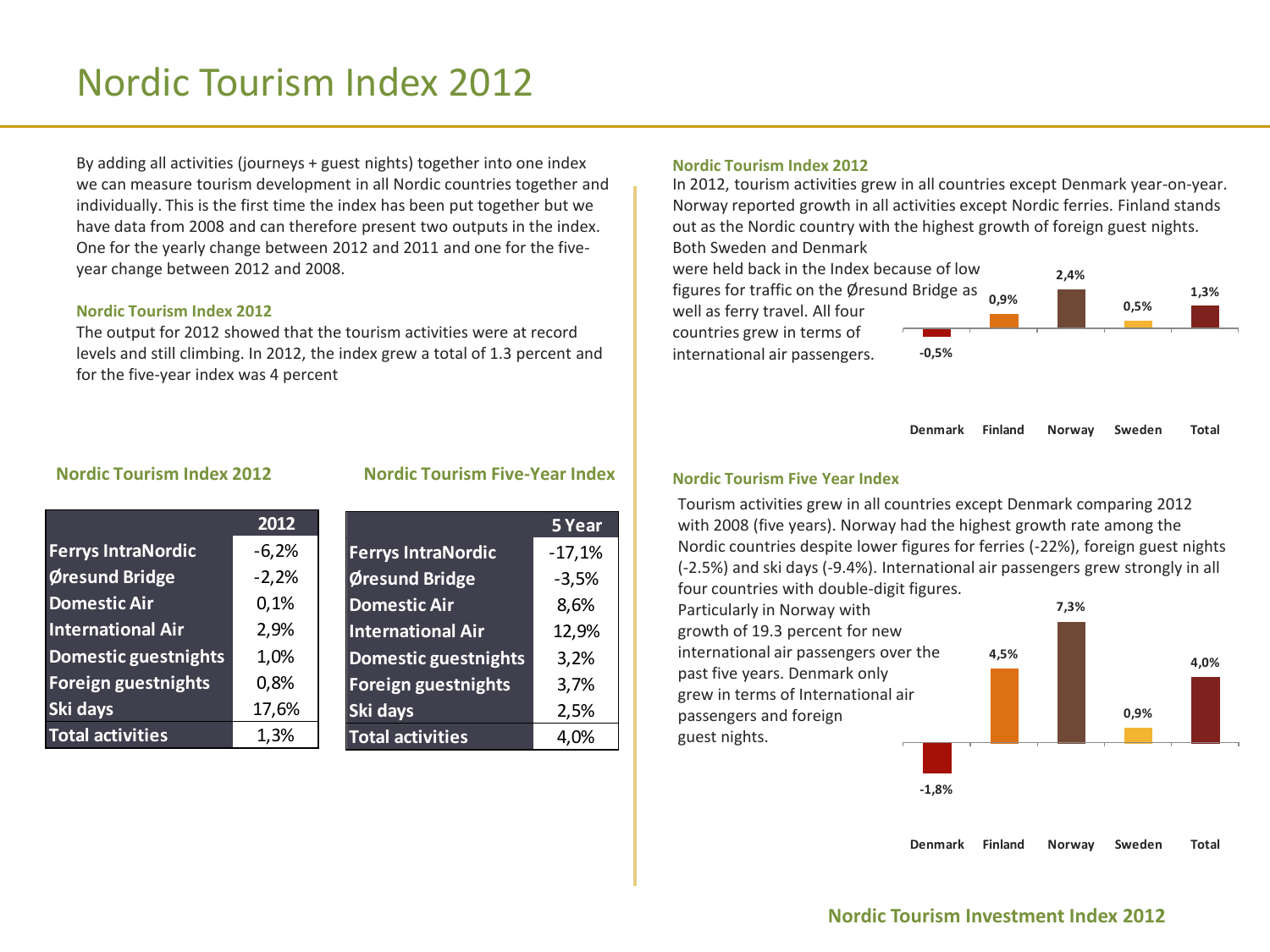## Outlook 2013 – 2014

## **Economic'Outlook'Nordic'Countries**

In general, all four Nordic countries had a much more stable passage through the last five years of economic turmoil than almost any other area in the world. When looking at the rest of 2013 and 2014 much of this stability will continue with, hopefully, a period of growth in all business sectors. Until today, much of the growth in the tourism industry has come from strong domestic and private consumption, not from business travellers.)

## **Economic GDP Outlook Nordic Countries (National Institute of Economic** Research, NIER)

|                | 2012    | 2013 | 2014 |
|----------------|---------|------|------|
| <b>Denmark</b> | $-0,4%$ | 0,2% | 1,7% |
| <b>Finland</b> | 0,0%    | 1,3% | 3,2% |
| <b>Norway</b>  | 3,0%    | 1,3% | 2,6% |
| <b>Sweden</b>  | 1,1%    | 1,1% | 2,6% |

Growth is expected to pick up in all four countries from 2013 according to the National Institute of Economic research (NIER). Slightly slower in Denmark and with stable growth in Finland, Norway and Sweden, in addition, growth is expected to increase even more in 2014.

## **Nordic'Tourism'Index'Outlook**

The outlook for tourism activities in all four countries is stable and positive due to strong home markets, stable economies and households with good purchasing power. In both Sweden and Norway, the number of international trips are increasing strongly due to strong currencies against the EUR, USD and GBP.

Leading into 2014, we do not foresee any changes in patterns from 2012 and 2013 other than, hopefully, an increase in the number of business trips both in domestic markets as well as incoming trips as economies recover all over Europe. This will result in a strong and stable outlook for 2014. Denmark is back to growth from 2014 (1%) and Finland, Norway and Sweden are growing at 2 percent.

## **Nordic Tourism Index Outlook 2013-204**

|                | <b>Five year</b> | 2012    | 2013 | 2014 |
|----------------|------------------|---------|------|------|
| <b>Denmark</b> | $-1,8%$          | $-0,5%$ | 0%   | 1%   |
| Finland        | 4,5%             | 0,9%    | 1%   | 2%   |
| <b>Norway</b>  | 7,3%             | 2,4%    | 2%   | 2%   |
| <b>Sweden</b>  | 0,9%             | 0,5%    | 1%   | 2%   |
| <b>Total</b>   | 4,0%             | 1,3%    | 1%   | 2%   |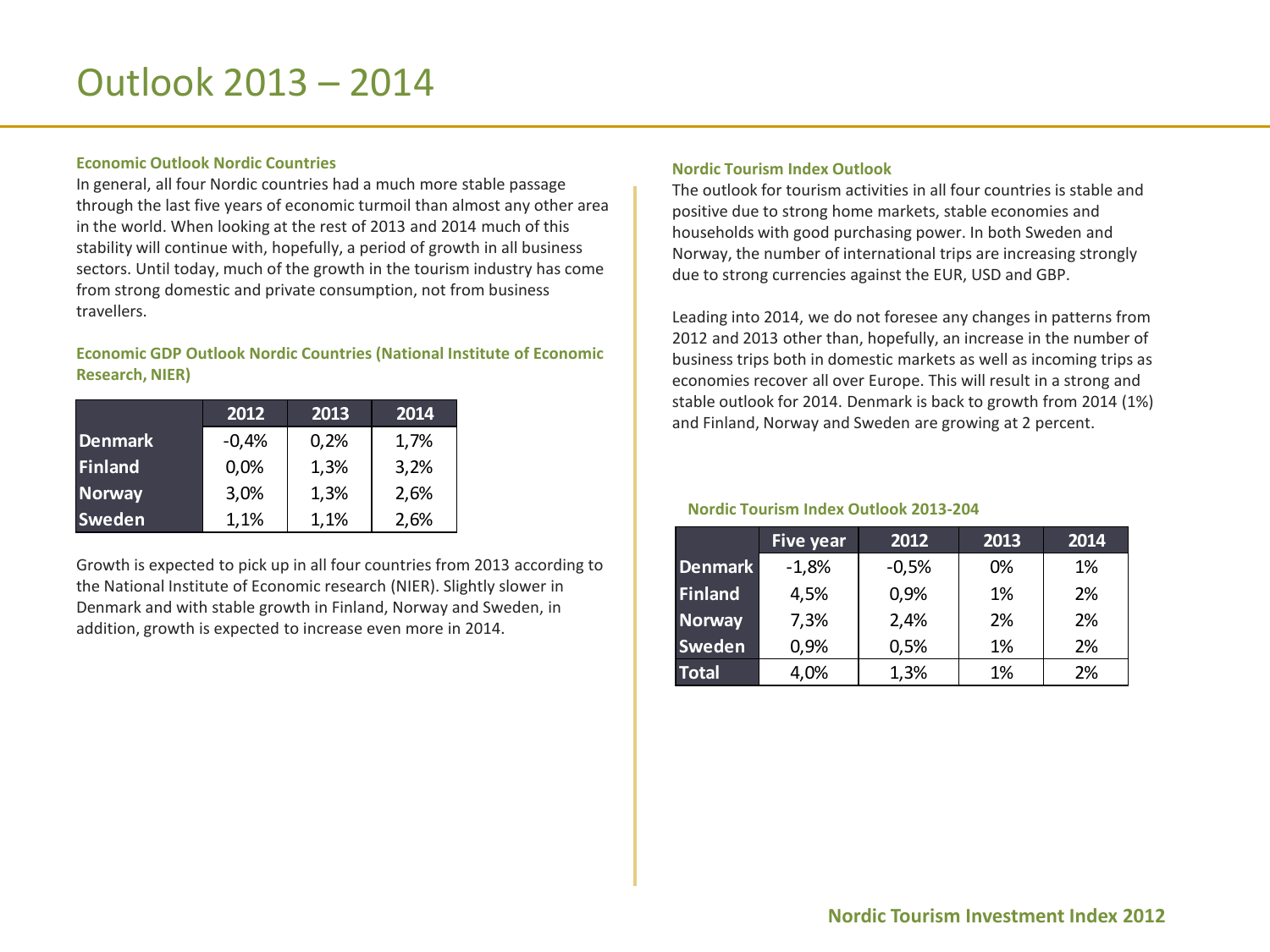## The World Economic Forum The Travel & Tourism Competitiveness Index 2013

The Travel & Tourism Competitiveness Index, produced by the World Economic Forum, aims to measure the factors and policies that make it attractive to develop the travel and tourism sector in different countries. The index is based on three broad categories of variables: the **regulatory** framework, the business environment and infrastructure and the human, cultural, and natural resources category.

In the overall 2012 Travel & Tourism competitiveness index, Sweden was ranked 9th, Finland 17th and Denmark and Norway were ranked 21st and 22nd.)

## **Top rankings in the Nordic countries**

All Nordic countries are in the top 10 regarding *environmental* sustainability within the regulatory framework category. Sweden tops the environmental sustainability rankings, whereas Finland is in 3rd place, Denmark 5th and Norway is ranked 8th.

Overall, the Nordic countries are also performing well in terms of safety and security. Finland is ranked number 1 in this category, and both Sweden and Norway have also performed well. Denmark, however, is ranked 28, which is relatively low compared to the other Nordic countries. On the other hand, Denmark performs well in terms of **tourism infrastructure**, which includes a large number of hotel rooms, high presence of major car rental companies and a large share of ATMs Accepting Visa.

In general, the Nordic countries are also performing well in terms of ICT **infrastructure**. Sweden is ranked 3rd, and Denmark is ranked 4th.

### **Price'competitiveness'**

Overall, the Nordic countries are performing poorly in the category regarding **price competitiveness**. One explanation for this, according to the World Economic Forum, is the recent economic concerns related to the global economic crisis and the fact that the Nordic countries have become, comparatively, even more costly.

Source: The World Economic Forum

## **The Travel & Tourism Competitiveness** Index 2013: The world, top 10

| <b>Country</b>                  | Rank | <b>Score</b> |
|---------------------------------|------|--------------|
| <b>Switzerland</b>              | 1    | 5,66         |
| Germany                         | 2    | 5,39         |
| <b>Austria</b>                  | 3    | 5,39         |
| <b>Spain</b>                    | 4    | 5,38         |
| <b>United</b><br><b>Kingdom</b> | 5    | 5,38         |
| <b>United States</b>            | 6    | 5,32         |
| <b>France</b>                   | 7    | 5,31         |
| Canada                          | 8    | 5,28         |
| <b>Sweden</b>                   | 9    | 5,24         |
| <b>Singapore</b>                | 10   | 5.23         |





## **The Travel & Tourism Competitiveness Index 2013:** Europe, top 15

| <b>Country</b>                  | <b>Regional</b><br>rank | Overall<br>rank | <b>Score</b> |
|---------------------------------|-------------------------|-----------------|--------------|
| <b>Switzerland</b>              |                         |                 |              |
|                                 | 1                       | 1               | 5,66         |
| Germany                         | $\overline{2}$          | $\overline{2}$  | 5,39         |
| <b>Austria</b>                  | 3                       | З               | 5,39         |
| <b>Spain</b>                    | 4                       | 4               | 5,38         |
| <b>United</b><br><b>Kingdom</b> | 5                       | 5               | 5,38         |
| <b>France</b>                   | 6                       | 7               | 5,31         |
| Sweden                          | 7                       | 9               | 5,24         |
| <b>Netherlands</b>              | 8                       | 13              | 5,14         |
| <b>Iceland</b>                  | 9                       | 16              | 5,1          |
| <b>Finland</b>                  | 10                      | 17              | 5,1          |
| <b>Belgium</b>                  | 11                      | 18              | 5,04         |
| <b>Ireland</b>                  | 12                      | 19              | 5,01         |
| Portugal                        | 13                      | 20              | 5,01         |
| <b>Denmark</b>                  | 14                      | 21              | 4,98         |
| <b>Norway</b>                   | 15                      | 22              | 4,95         |

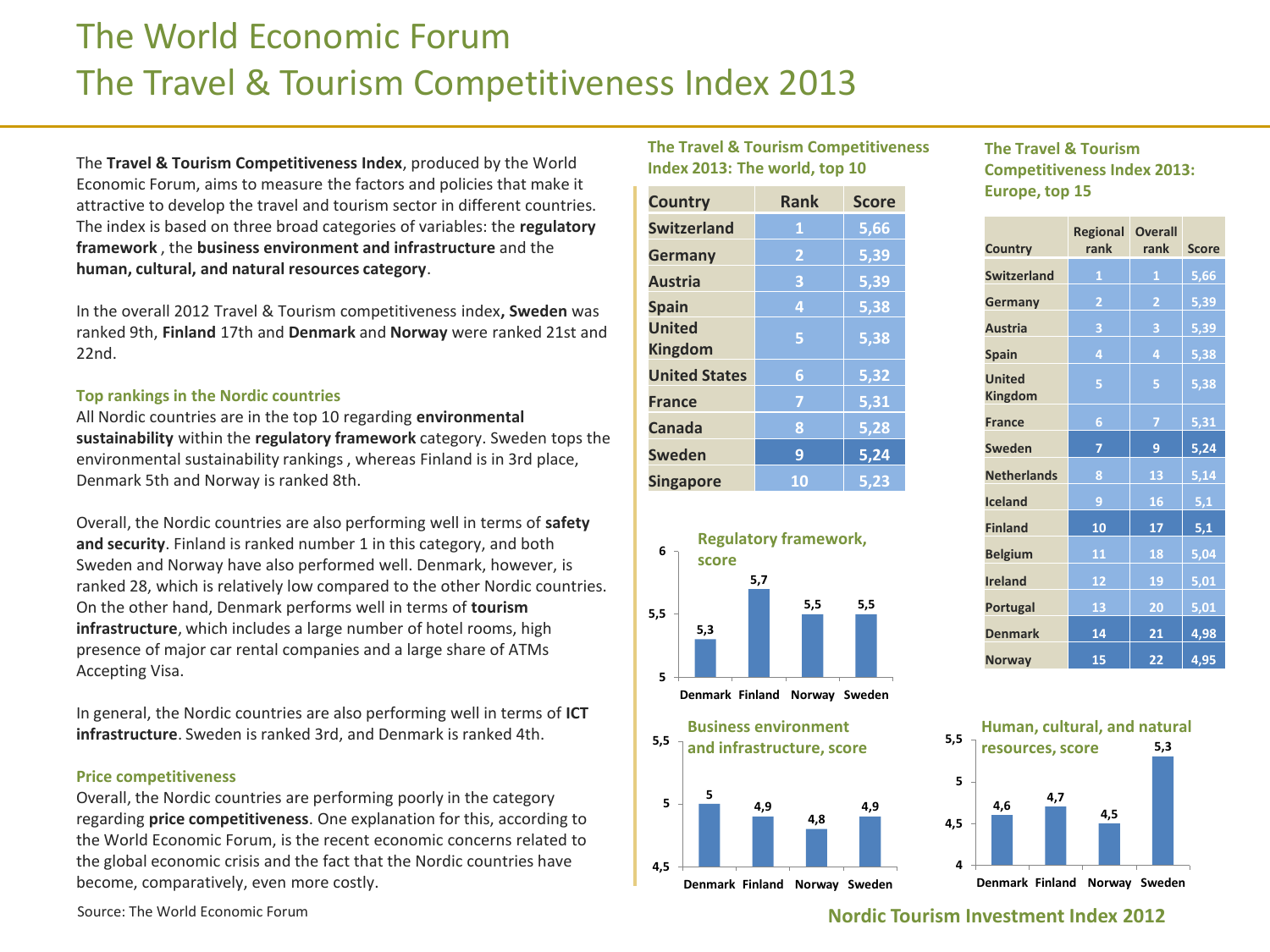## World Economic Forum The Travel & Tourism Competitiveness Index 2013

The table below shows the ranking for each Nordic country in the Travel & Tourism Competitiveness Index 2013. Top ten performances are highlighted in dark blue each column, poor performances (ranking below place 70) is highlighted in red

|                                                | <b>Denmark</b> | <b>Finland</b> | <b>Norway</b> | <b>Sweden</b>  |
|------------------------------------------------|----------------|----------------|---------------|----------------|
| <b>Regulatory framework</b>                    | <b>Rank</b>    | <b>Rank</b>    | <b>Rank</b>   | <b>Rank</b>    |
| <b>Policy rules and regulations</b>            | 27             | 7              | 21            | 16             |
| <b>Environmental sustainability</b>            | 5              | 3              | 8             | $\mathbf{1}$   |
| <b>Safety and security</b>                     | 28             | $\mathbf{1}$   | 10            | 8              |
| <b>Health and hygiene</b>                      | 36             | 15             | 22            | 38             |
| <b>Prioritization of Travel &amp; Tourism</b>  | 92             | 53             | 43            | 74             |
| <b>Business environment and infrastructure</b> |                |                |               |                |
| Air transport infrastructure                   | 28             | 11             | 15            | 19             |
| <b>Ground transport infrastructure</b>         | 12             | 20             | 64            | 17             |
| <b>Tourism infrastructure</b>                  | 25             | 44             | 10            | 39             |
| <b>ICT infrastructure</b>                      | 4              | 13             | 14            | 3              |
| Price competitiveness in the T&T industry      | 135            | 118            | 136           | 129            |
| Human, cultural, and natural resources         |                |                |               |                |
| <b>Human resources</b>                         | 10             | 4              | 16            | 12             |
| <b>Education and training</b>                  | 15             | $\overline{2}$ | 11            | 5              |
| <b>Availability of qualified labor</b>         | 10             | 16             | 40            | 32             |
| <b>Affinity for Travel &amp; Tourism</b>       | 79             | 64             | 66            | 33             |
| <b>Natural resources</b>                       | 72             | 54             | 59            | 45             |
| <b>Cultural resources</b>                      | 22             | 26             | 27            | $\overline{2}$ |

Source: The World Economic Forum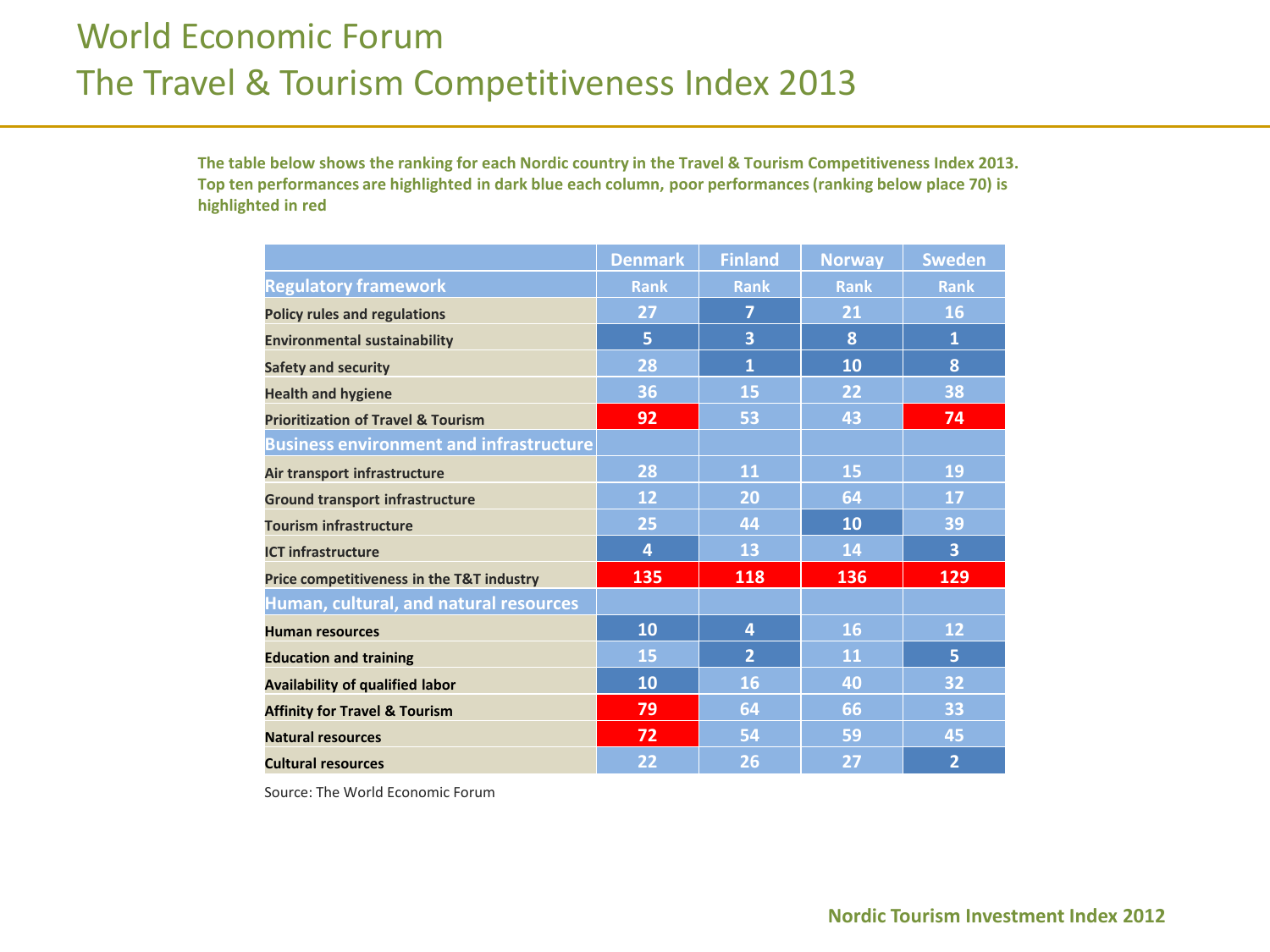Nordic Tourism Investment Index 2012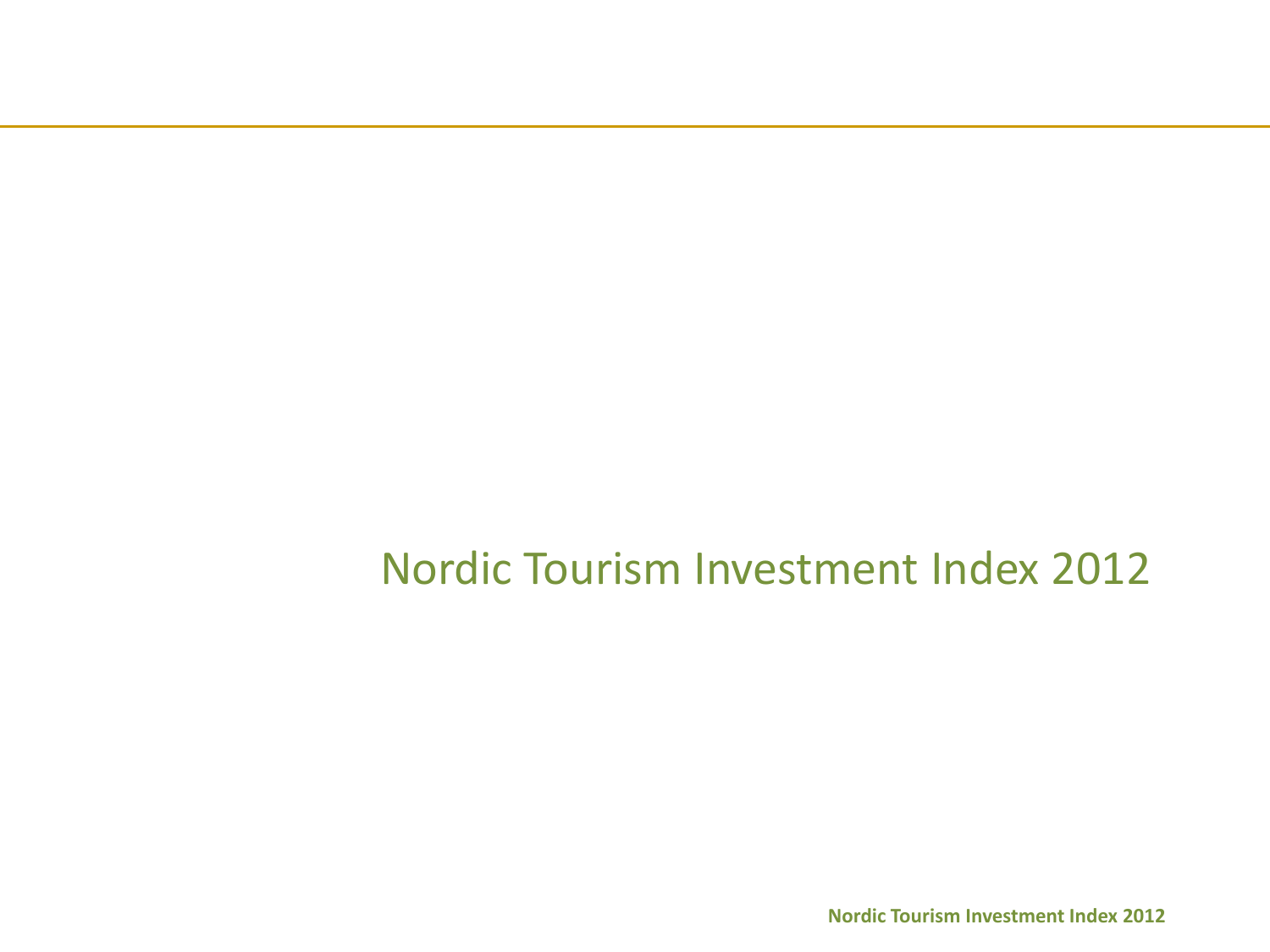### **Hotels,'EUR'503'million'(EUR'668'million'in'2011) W25%**

The total investment volume in hotel properties amounted to EUR 503 million in 2012, down 25 percent compared with 2011 (EUR 668) million). In 2012, a total of 24 new hotels opened in Denmark, Finland, Norway and Sweden. This gave a total of 5,416 new rooms. A majority of the new hotels were established in Finland, which received a total of 10 new hotels and approximately 1,345 new rooms in 2012.

#### Arenas, EUR 229 million (EUR 229 million in 2011) **0%**

In 2012, the total investment volume in new arenas amounted to EUR 229 million and, consequently, remained at the same level as in 2011 (EUR 229 million). Friends Arena in Sweden accounted for the single largest investment made in this category in 2012. The arena has a total investment volume of EUR 326 million, spread over a construction period of three years.

#### Amusement parks, EUR 35 million (EUR 39 million in 2011)  $-10\%$

According to the Swedish amusement park association, investments in amusement and theme parks in 2012 amounted to EUR 35 million\*. In 2011, the total investment in amusement and theme parks in Sweden amounted to EUR 39 million, representing a decrease of10 percent in 2012 compared with 2011. Investments primarily included new rides, new environments and/or experiences.

### Ski resorts, EUR 51.6 million (EUR 64.5 million in 2011) **W20%**

Sweden, Norway and Finland all provide annual statistics regarding investments in ski resorts. The kind of investments that are included in the Nordic Investment Index are investments made in facilities connected to the slopes, such as snowmaking facilities and lifts. Other facilities surrounding the winter destination or the slope, such as infrastructure, are not included in the Nordic Investment Index. In 2012, the total investment in Nordic ski resorts amounted to EUR 51.6 million, a decrease by 20 percent compared with 2011 (EUR 64.5) million).

In Finland, investments in ski resorts decreased 26 percent, from EUR 8.5 million in 2011 to EUR 6.3 million in 2012. In Sweden, on the other hand, the total investment volume remained the same as in 2011, approximately EUR 29 million in both 2011 and 2012.

### State investment in tourism marketing, EUR 77.8 million (EUR 77.4) **million'in'2011)' +1%**

State investment in tourism refers to government funding provided to an organization tasked with promoting a country abroad, with the overall goal of increasing the number of visitors to that particular country. In 2012, the total volume of state investment in tourism marketing remained at approximately the same level as in 2011 (EUR 77.8 million in 2012, compared with EUR 77.4 million in 2011).

**W17%**

**Overall result, EUR 896.4 million (EUR 1,077.9 million in 2011)** In 2012, total investment in the travel and tourism industry amounted to EUR 896.4 million. This represented a total decrease of 17 percent compared with 2011 (EUR 1,077.9 million).

\*Sweden is the only Nordic country with an organization that represents a significant share of Swedish amusement and theme parks and, consequently, the only country that has reliable information about investments in this category. The other Nordic countries are therefore not included in this category.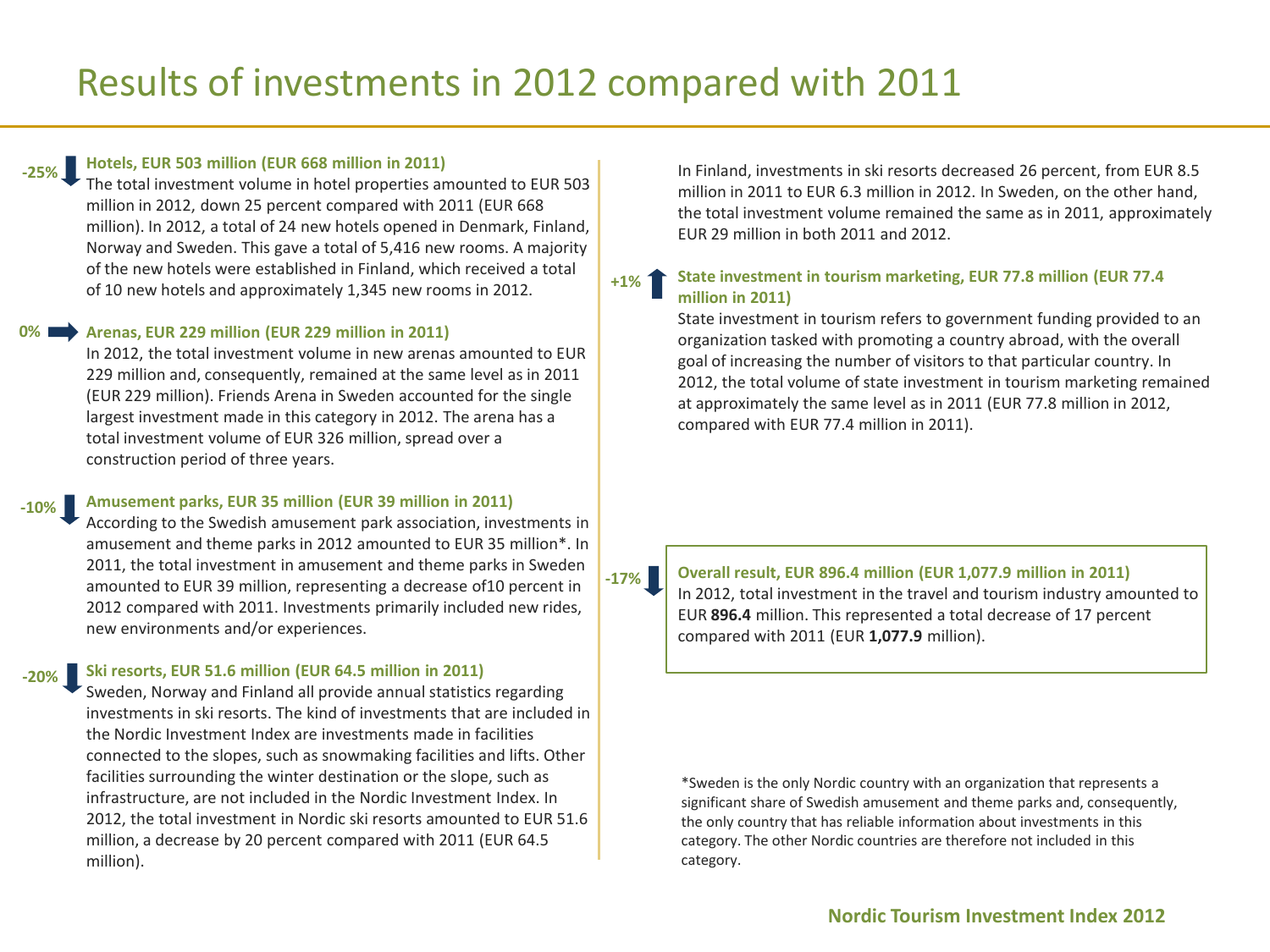## Hotel investments

## **Hotel'investments'accounted'for'the'majority'of'investments'in'2012'**

Investments in in hotel properties decreased 25 percent in 2012 (EUR 503) million) compared with 2011 (EUR 668 million). Despite the decline, hotel investments continued to account for the majority of investments in 2012. In the Nordic Investment Index 2012, hotel investments accounted for approximately 50 percent of the total investment volume. A majority of the hotels opening in 2012 were established in Finland, a total of 10 new hotels and about 1,345 new rooms.

In 2012, Norway was the only Nordic country that saw an increase in investments in new hotels. Compared with 2011, (EUR 143 million) there was an increase of 6 percent in Norway in 2012 (EUR 152 million).

## Investment mix of hotel properties in 2012 to 2014

In general, the construction period of a new hotel amounts to approximately three years. Therefore, in the Nordic Investment Index, the cost of new hotels is spread over a three-year period. Consequently, this means that the calculation of investments made in 2012 included hotels that opened in 2012, as well as hotels where construction started in 2012 and which will open in 2013 or 2014.

| <b>Country</b> | 2011           | 2012 | 2013 | 2014         | 2015         | Total amount |
|----------------|----------------|------|------|--------------|--------------|--------------|
| <b>Denmark</b> | $\mathbf{1}$   | 1    | 1    |              |              | 3            |
| <b>Finland</b> | $\overline{2}$ | 10   | 1    | $\mathbf{2}$ | 3            | 18           |
| Norway         | 4              | 4    | 5    | 4            | $\mathbf{1}$ | 18           |
| Sweden         | 10             | 9    | 8    | $\mathbf{1}$ | $\mathbf{2}$ | 30           |
|                | 17             | 24   | 15   |              | 6            | 69           |



## Percent of total investment volume in large cities 2012, **per'country**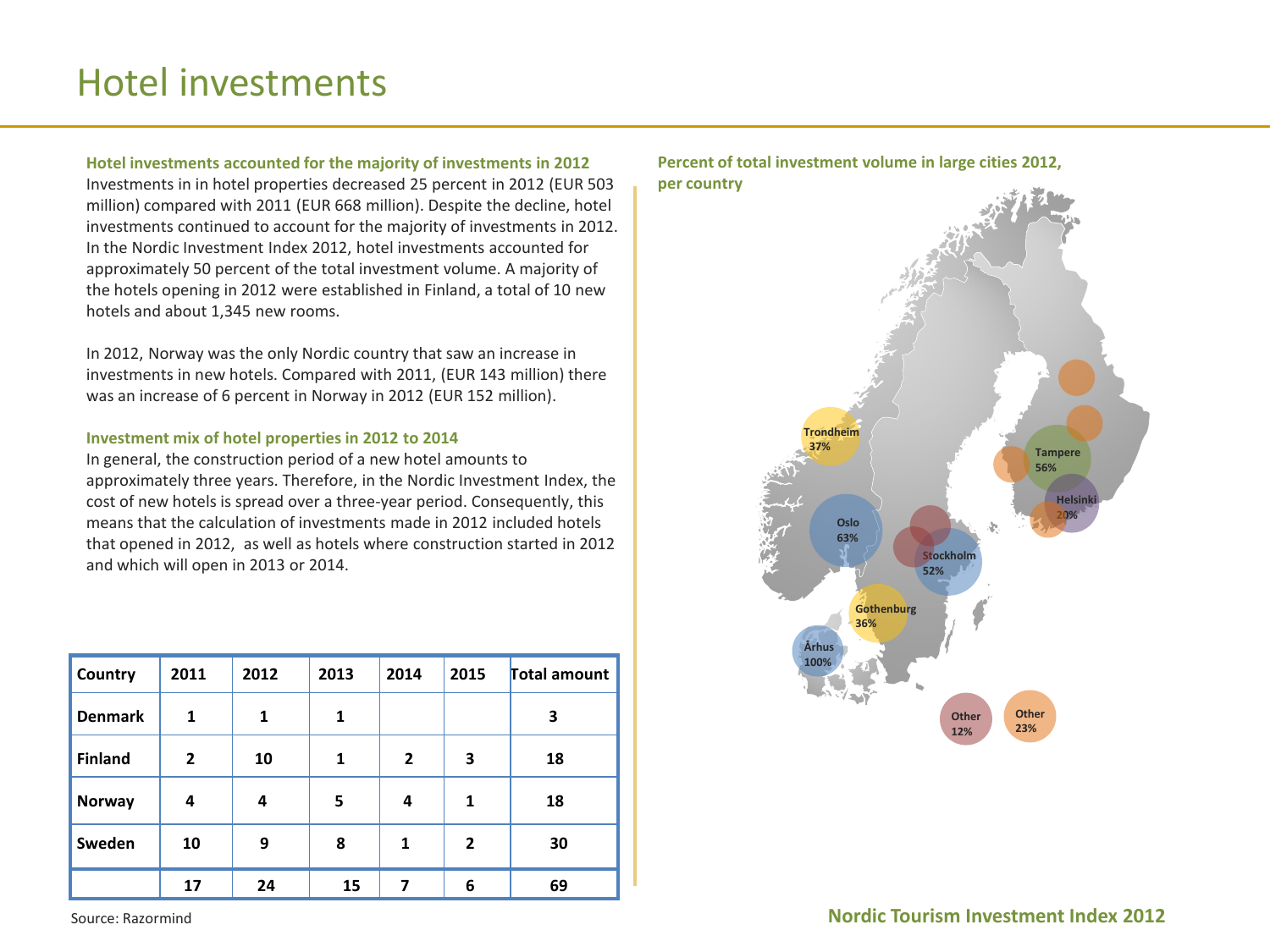## Arena investments

Arenas account for a large share of the total investment volume in 2012 In 2012, the total investment in new arenas was EUR 229 million and, consequently, remained at the same level as in 2011 (EUR 229 million)\*. As in 2011, investments in new arenas accounted for a large share of the total investment volume in the 2012 Nordic Investment Index. Investments in arenas represented a total of 27 percent of the total investments made in 2012.

Friends Arena in Sweden accounted for the single largest investment in this category in the 2012 Nordic Investment Index. The arena has a total investment volume of EUR 326 million, spread over a construction period of three years.

Between 2011 and 2013, one arena per year will open in Sweden. In 2011, Guldfågeln Arena accounted for a total investment of EUR 27.7 million. In 2012, two new arenas opened in Sweden and their combined investment volume was EUR 349 million. In 2013, Tele2 Arena will open in Stockholm and representing a total investment of EUR 310 million. All investments are spread over a construction period of three years.

The new arenas will bring a significantly enhanced range and capacity for sports, concerts and other events, with a total of 92,000 new seats.

| Country        | 2011 | 2012         | 2013 | 2014 | 2015 | <b>Total amount</b> |
|----------------|------|--------------|------|------|------|---------------------|
| <b>Denmark</b> |      |              |      |      |      |                     |
| <b>Finland</b> |      |              |      |      |      |                     |
| <b>Norway</b>  |      | 1            |      |      |      | 1                   |
| Sweden         | 1    | $\mathbf{2}$ |      |      |      | 4                   |
|                |      | 3            |      |      |      | 5                   |





\*The distinction made for stadiums in the Nordic Investment Index is that they have to bring new capacity to the tourism industry and that they have a clear purpose to be used for both sports, culture and events.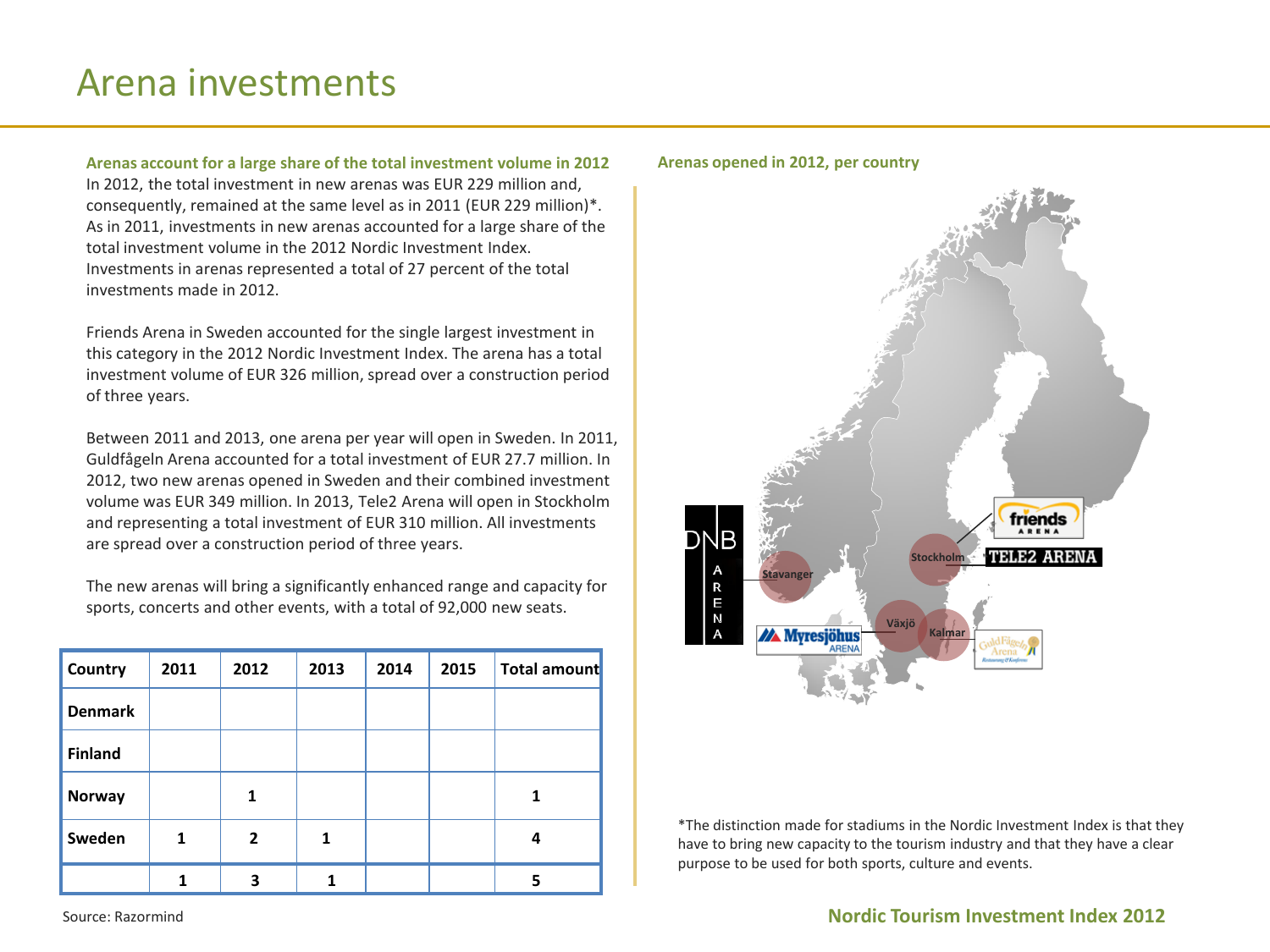## Ski Resorts

## **Investments'in'ski'resorts'**

The kind of investments included in the Nordic Investment Index are investments made in facilities connected to the slopes, such as snowmaking facilities and lifts. Other facilities surrounding the winter destination or the slope, such as infrastructure, are not included in the Nordic Investment Index. Snowmaking facilities and lifts account for approximately one third of the total investments made in ski resorts, two thirds of the investments are made in housing and infrastructure. The total investment in ski resorts decreased in 2012 (EUR 52 million) by 33% compared with 2011 (EUR 64.5 million).

The total investment in ski resorts in Norway was EUR 16.7 million in 2012, a decrease of almost 40 percent compared with 2011 (EUR 27 million). One possible reason for this decline was the reduced level of turnover for ski resorts in Norway, which might also affect investment volumes.

In Finland, the total investment in 2012 (EUR 6.3 million) decreased 26 percent compared with 2011 (EUR 8.5 million). The average investment volume over the last 7 years in Finland, regarding ski resorts, was EUR 22 million. In the 2007/2008 season, investment peaked at EUR 42 million.

| Country        | 2012<br>million Euros | 2011<br>million Euros | Diff.<br>%     |
|----------------|-----------------------|-----------------------|----------------|
| <b>Denmark</b> |                       | ۰                     | $\blacksquare$ |
| <b>Finland</b> | 6,3                   | 8,5                   | $-26%$         |
| <b>Norway</b>  | 16,7                  | 27                    | -38%           |
| Sweden         | 28,6                  | 29                    | $-1%$          |

## \* Information about regional classification of investment levels made in Ski resorts are only available in Total amount of investments made in ski resorts in 2012, **per'country EUR'28.6 million EUR'16.7' million' EUR'6.3 million**

Source: The Finnish Ski Area Association, Alpinanleggenes Landsforening, SLAO

In Sweden, the total investment in ski resorts remains at the same level compared with 2011 (29 million Euros). Over the last 10 years, investment in Swedish ski resorts amounted to somewhere between EUR 19 and 38 million each year.

## **Nordic Tourism Investment Index 2012**

Sweden, by SLAO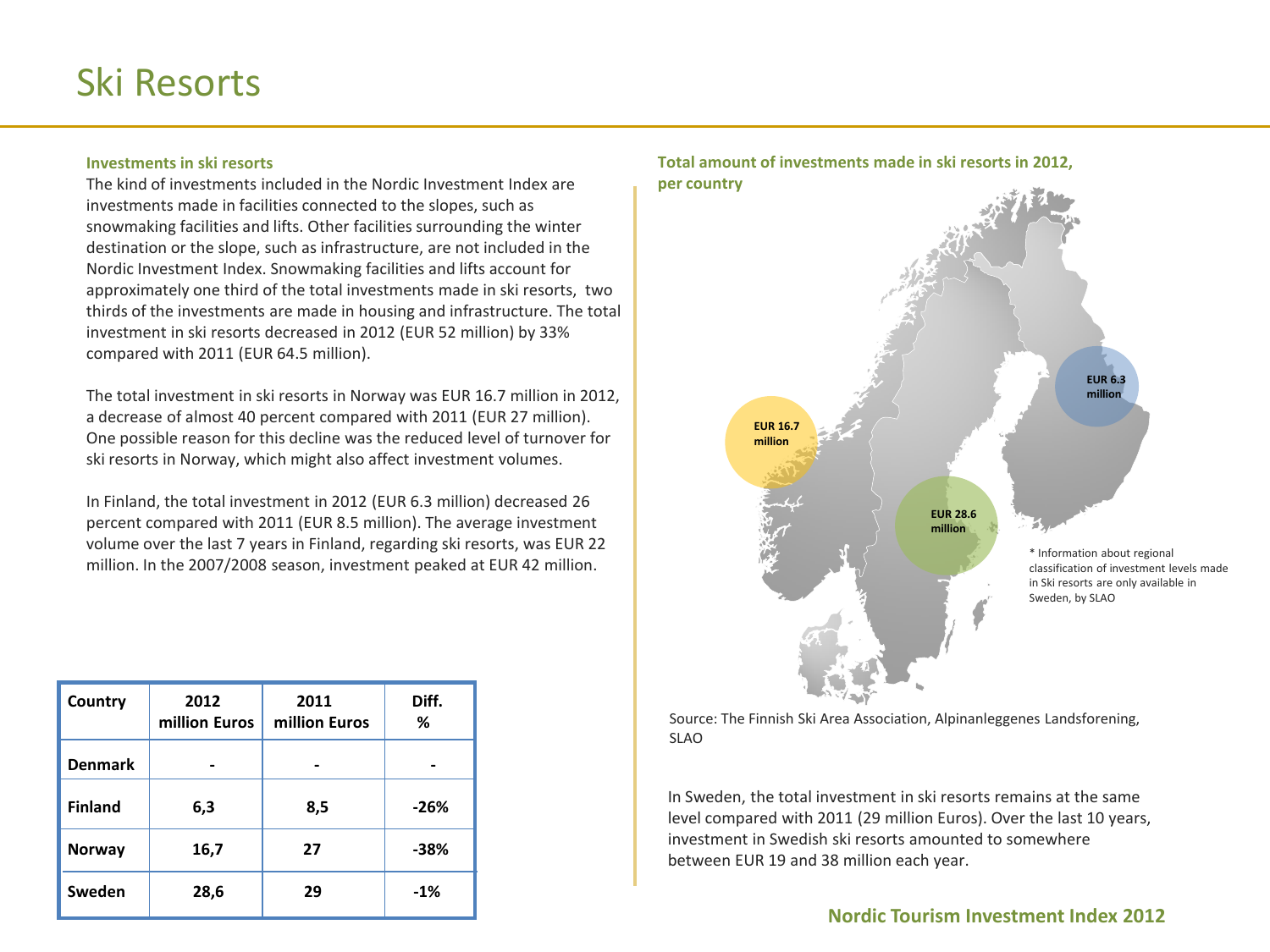## State investment in tourism marketing

## State investment in tourism marketing, EUR 77,8 million (EUR 77,4) **million'in'2011)'**

State investment in tourism marketing refers to government funding provided to an organization tasked with promoting a country abroad, with the overall goal of increasing the number of visitors to that particular country.

In the Nordic countries, such organizations include Visit Sweden, Visit Finland, Visit Denmark and Innovasjon Norge. Each organization has a different strategy on how to best make use of the state investment to achieve the overall goal.

In 2012, the total investment volume regarding state investment in tourism marketing amounted to EUR 77.8 million. Compared with 2011, the total volume of state investment remained at approximately the same level, with an increase of 1 percent.

| Country        | 2012<br>million Euros | 2011<br>million Euros | Diff.<br>% |
|----------------|-----------------------|-----------------------|------------|
| <b>Denmark</b> | 17,5                  | 18,2                  | -4%        |
| <b>Finland</b> | 10,3                  | 10,2                  | $+1\%$     |
| Norway         | 34                    | 33                    | $+3%$      |
| Sweden         | 16                    | 16                    | 0%         |

Source: Visit Sweden, Visit Denmark, Ministry of finance Norway, Invest in Finland)

## State investment in tourism marketing in 2012, **per'country**

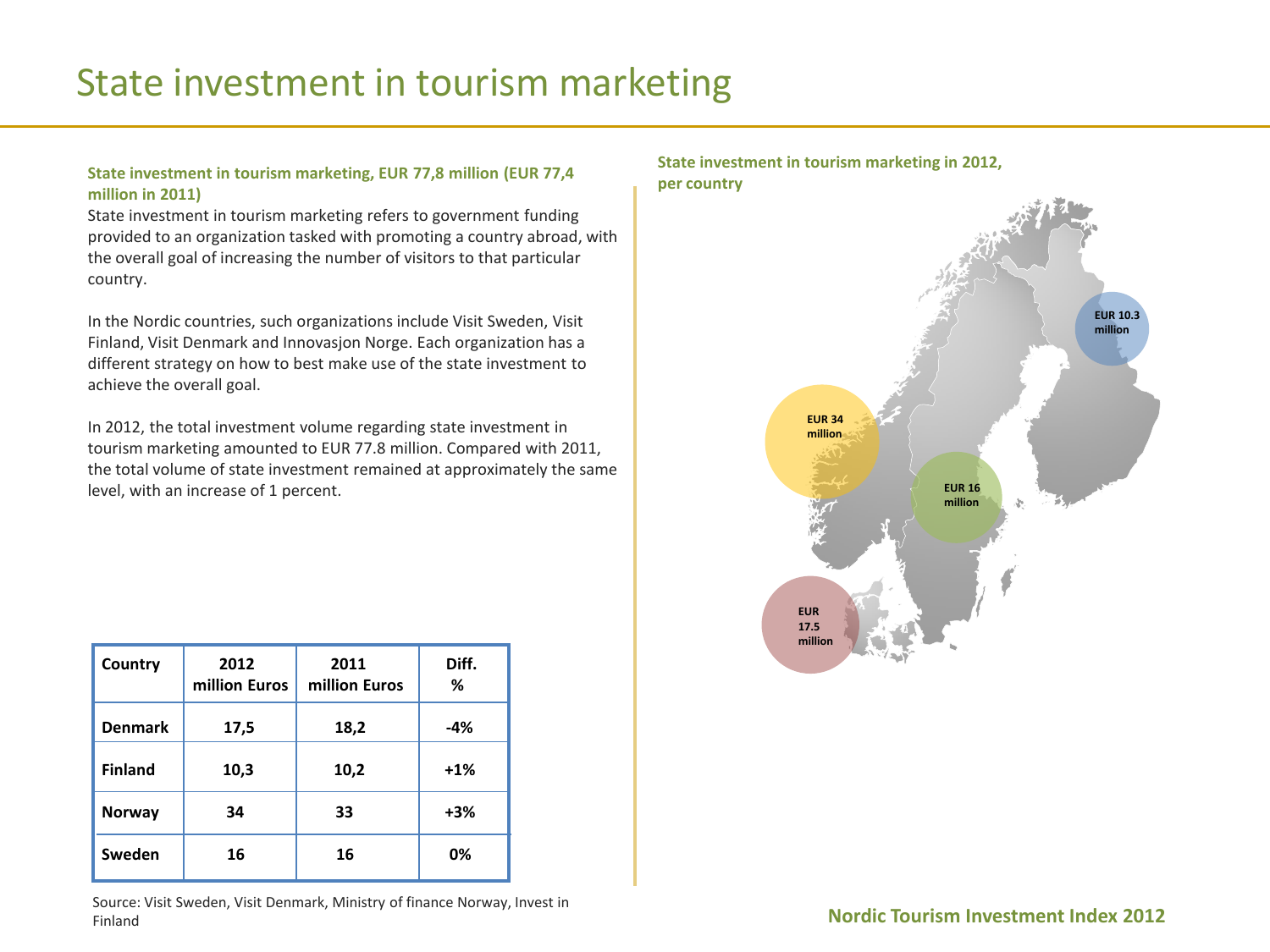The table below shows the volume of investments per country, **in million Euros** 

| Investment<br>categories                 | <b>Denmark</b> |                |                  | <b>Finland</b> |                |                          | <b>Norway</b>  |              |              | <b>Sweden</b> |     |                  | <b>Tot. 2012</b> | <b>Tot. 2011</b> | 2012 vs. 2011 |
|------------------------------------------|----------------|----------------|------------------|----------------|----------------|--------------------------|----------------|--------------|--------------|---------------|-----|------------------|------------------|------------------|---------------|
|                                          | 2012           | 2011           | Diff.% 2012 2011 |                |                | Diff.% 2012 2011 Diff.%  |                |              |              |               |     | 2012 2011 Diff.% |                  |                  |               |
| <b>Hotel</b>                             | 18             | 49             | $-63%$           | 77             | 92             | $-16%$                   | 152            | 143          | $+6%$        | 256           | 384 | $-33%$           | 503              | 668              | $-25%$        |
| <b>Arena</b>                             | $\mathbf{0}$   | $\overline{0}$ | ٠                | $\mathbf{0}$   | $\mathbf{0}$   | $\overline{\phantom{a}}$ | $\overline{9}$ | $\mathbf{0}$ | $+100\%$ 220 |               | 229 | $-4%$            | 229              | 229              | 0%            |
| <b>Ski resorts</b>                       | N/A            | N/A            | $\sim$           | 6.3            | 8.5            | $-26%$                   | 16.7           | 27           | $-38%$       | 28.6          | 29  | $-1\%$           | 51.6             | 64.5             | $-20%$        |
| <b>Amusement</b><br><b>Parks</b>         | N/A            | N/A            | $\blacksquare$   | N/A            | N/A            | $\blacksquare$           | $N/A$ $N/A$    |              | $\sim$       | 35            | 39  | $-10%$           | 35               | 39               | $-10%$        |
| <b>State</b><br>investment in<br>tourism | $17.5$ 18.2    |                | $-4%$            | 10.3           | $ 10.2\rangle$ | $+1%$                    | 34             | 33           | $+3%$        | <b>16</b>     | 16  | 0%               | 77.8             | 77.4             | $+1%$         |
| Tot. Invest.<br>per country              | 35.5           | 67.2           | $-47$            | 93.6           | 110.7          | $-15\%$ 211.7            |                | 203          | $+4%$        | 556           | 697 | $-20%$           | 896.4            | 1,077.9          | $-17%$        |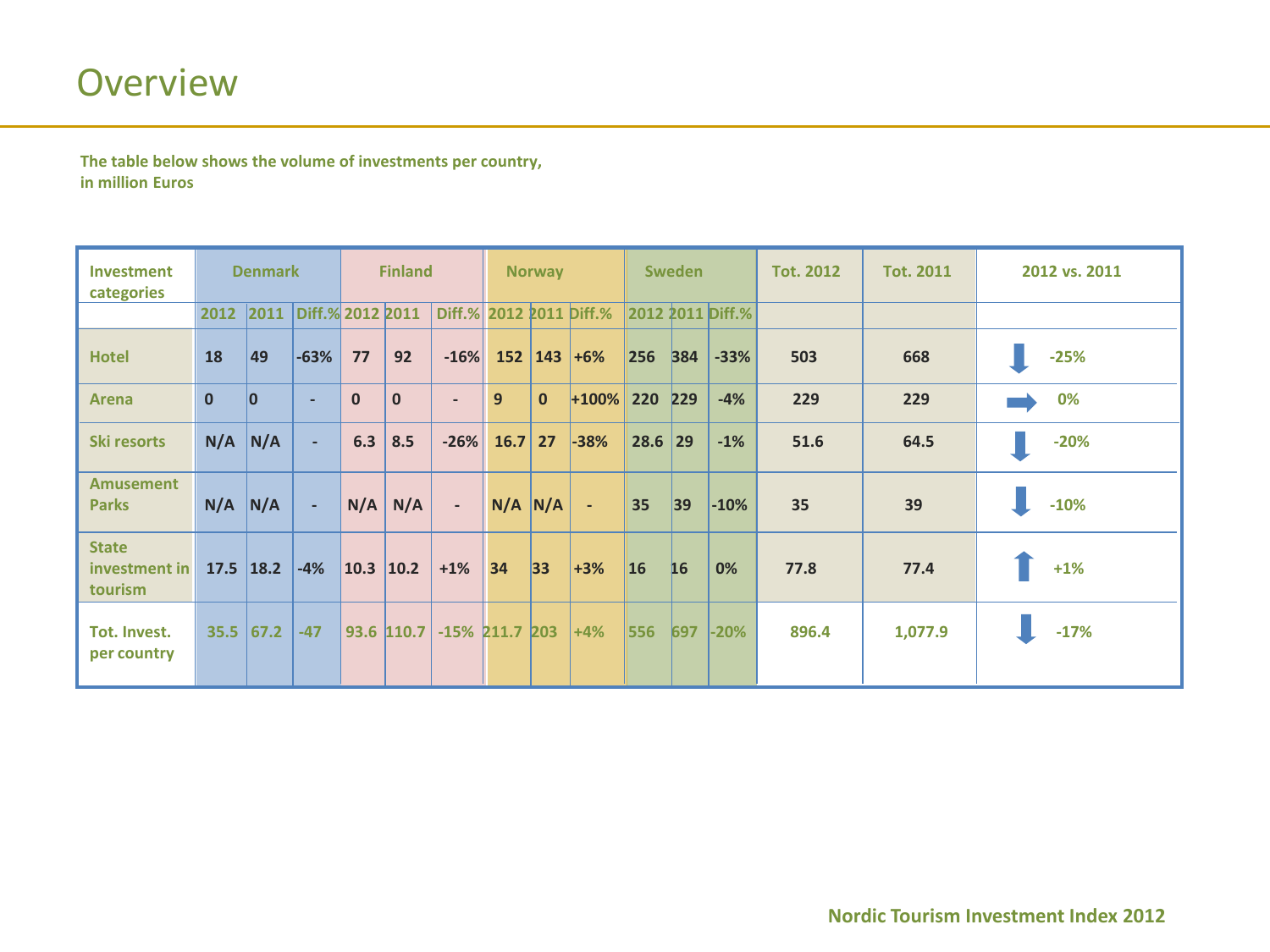Fact sheet per country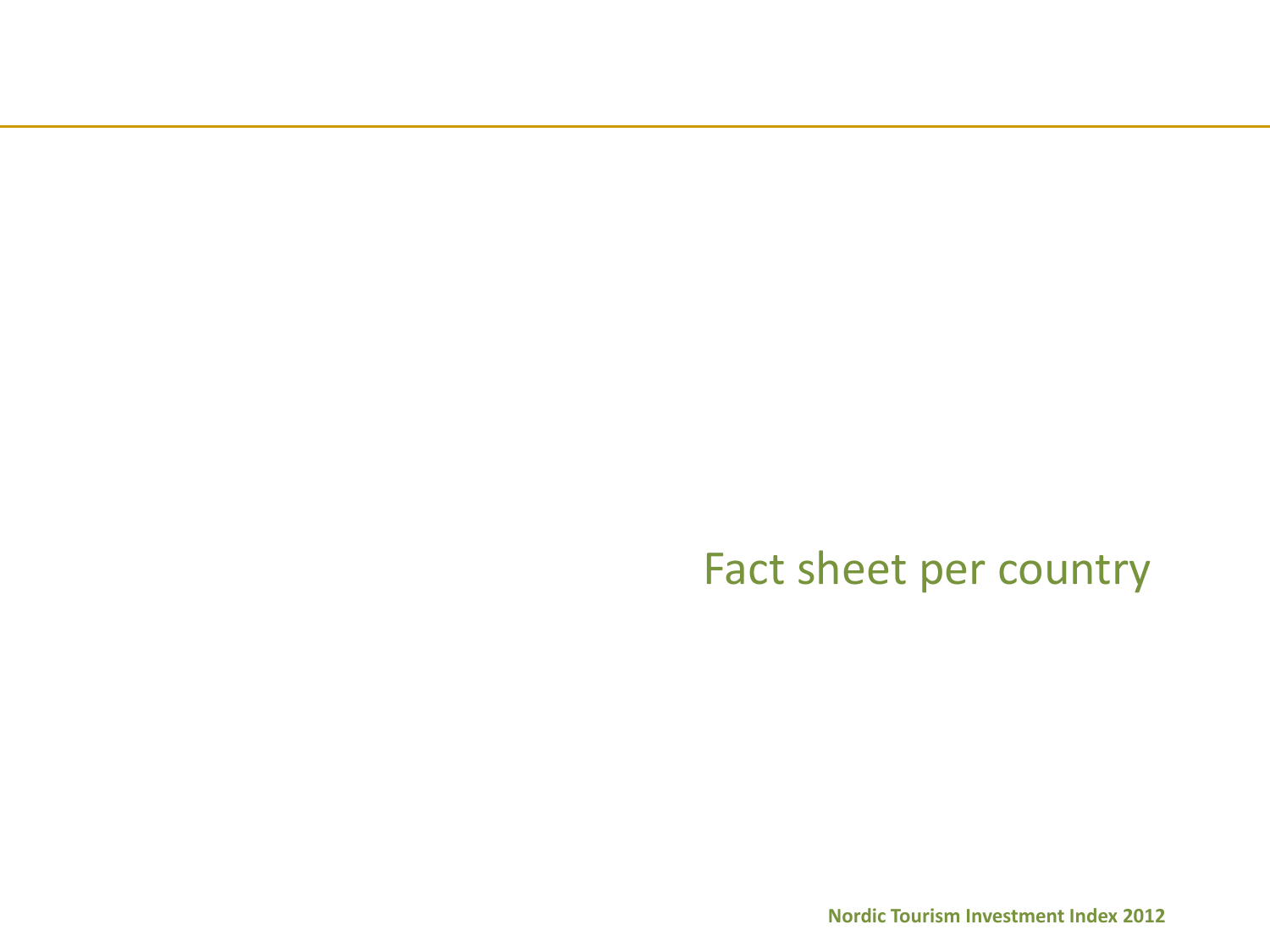## Denmark)

## **Nordic'Tourism'Index'2012**

In 2012, tourism activities grew in all countries except Denmark year-onyear. Denmark was held back in the Index because of low figures for traffic on the Øresund Bridge as well as ferry travel, but grew in terms of international air passengers.

## **Nordic Tourism Five Year Index**

Tourism activities grew in all countries except Denmark comparing 2012 with 2008 (five years), Denmark only grew in terms of International air passengers and foreign guest nights. However, international air passengers grew strongly in Denmark with double-digit figures (+10) percent in 2012 compared with 2008).

## **Nordic Tourism Index Outlook 2013-2014**

The outlook for tourism activities in all four countries is stable and positive due to strong home markets, stable economies and households with good purchasing power. Denmark is back to growth from 2014 (1%).

## **Nordic Investment Index 2012**

The total investment volume in Denmark in 2012 was EUR 35.5 million, a down 47 percent compared with 2011. The main reason for this decline was that the number of new hotels in Denmark decreased year-on-year.

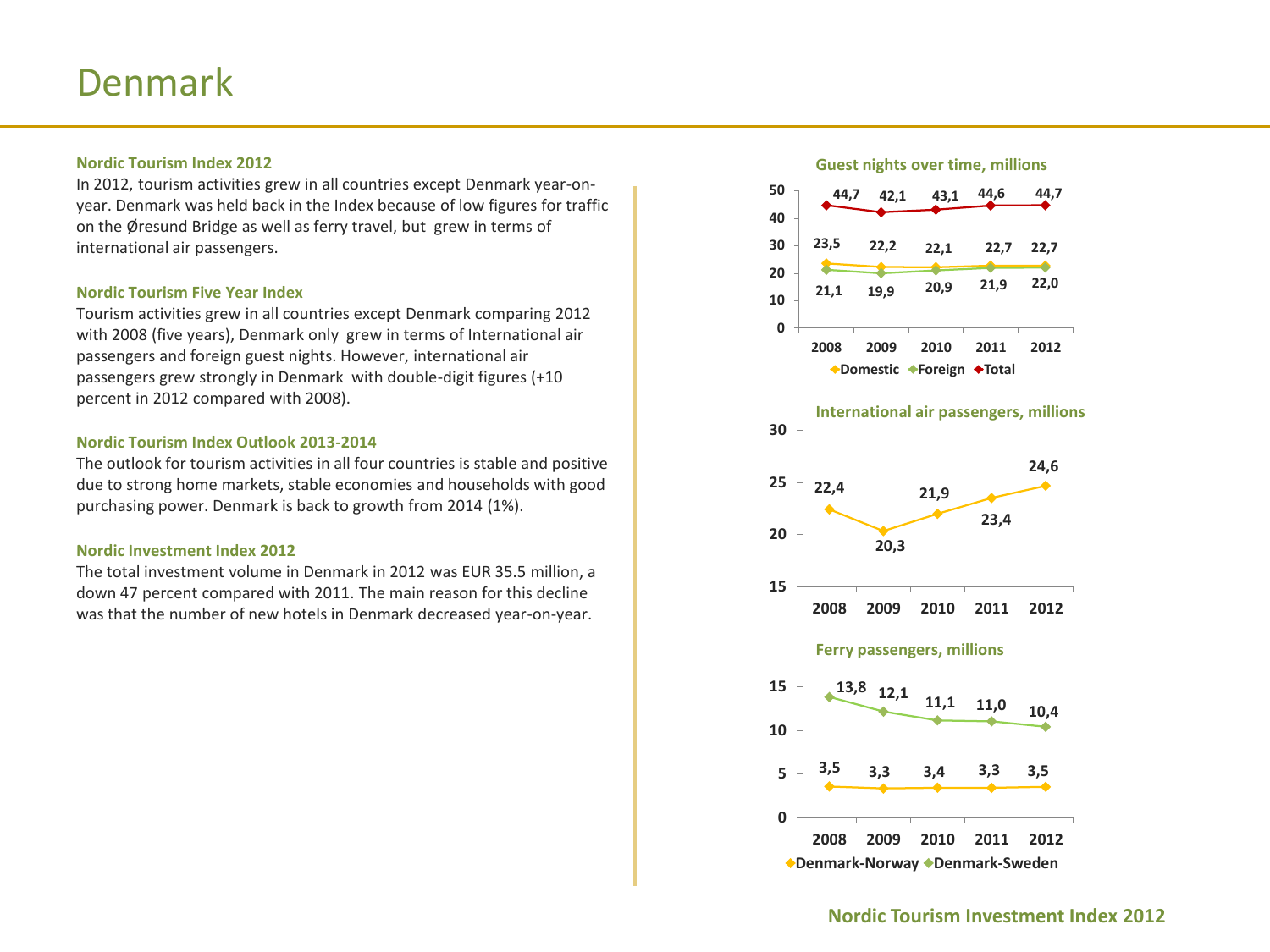## Finland

## **Nordic'Tourism'Index'2012**

In 2012, tourism activities grew in all countries except Denmark year-onyear. Finland stands out as the Nordic country with the highest growth of foreign guest nights. All four countries grew in terms of international air passengers.

## **Nordic'Tourism'Five'Year'Index**

Tourism activities grew in Finland comparing 2012 with 2008 (five years). International air passengers grew strongly in Finland, the number of international air passengers increased by 14 percent in 2012, compared with 2008.

## **Nordic Tourism Index Outlook 2013-2014**

Leading into 2014, we do not foresee any changes in patterns from 2012 and 2013 other than, hopefully, an increase in the number of business trips both in domestic markets as well as incoming trips as economies recover all over Europe. The outlook for tourism activities in Finland is positive, growing 2 percent in 2014.

## **Nordic Investment Index 2012**

## **Overall'result,'EUR'93.6'million'in'2012'(EUR'110.7'million'in'2011)** Total investment in Finland in 2012 was EUR 93.6 million, down 15 percent

year-on-year.



### **Guest nights over time, millions**



## International air passengers, millions

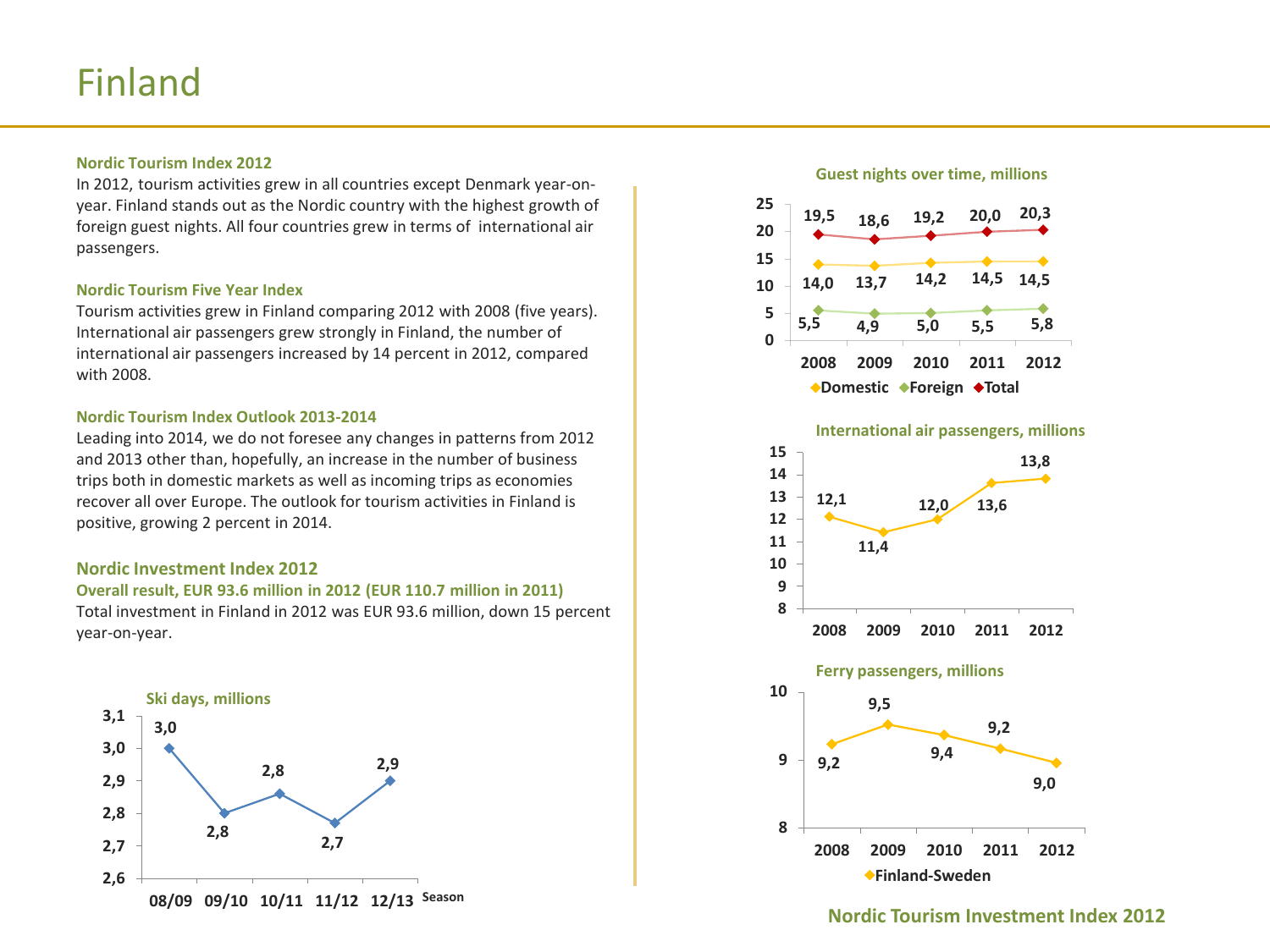## Norway)

## **Nordic'Tourism'Index'2012**

In 2012, tourism activities grew in Norway year-on-year. Norway reported growth in all activities except Nordic ferries.

## **Nordic Tourism Five Year Index**

Tourism activities grew in Norway comparing 2012 with 2008 (five years), and Norway had the highest growth rate among the Nordic countries. International air passengers grew strongly in Norway with growth of 19.3 percent for new international air passengers over the past five years.

## **Nordic Tourism Index Outlook 2013-2014**

The outlook for tourism activities in all four countries is stable and positive. In Norway, the number of international trips are increasing strongly due to strong currencies against the EUR, USD and GBP. Leading into 2014, the outlook for tourism activities in Norway is positive, growing 2 percent in 2014.

## **Nordic Investment Index 2012**

### **Overall result, EUR 211.7 million in 2012 (EUR 203 million in 2011)**

In 2012, investment in Norway totalled EUR 211.7 million, up 4 percent year-on-year (EUR 203 million). Norway is the only country in the Nordic Investment Index that reported an increase in investment volume compared with 2011.



## **Guest nights, millions**







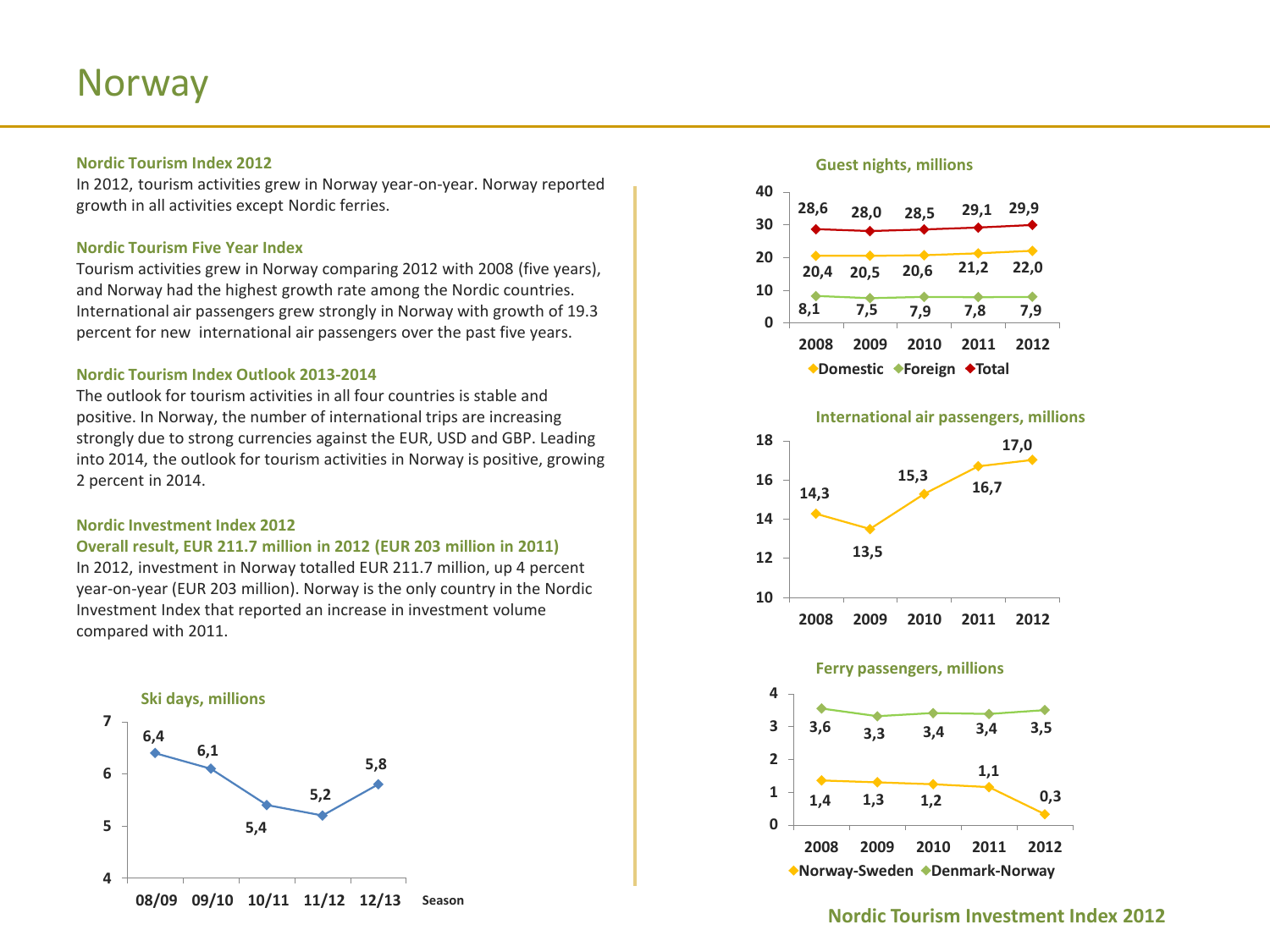## Sweden)

## **Nordic Tourism Index 2012 Guest** index 2012

In 2012, tourism activities grew in all countries except Denmark year-onyear. Sweden and Denmark was held back in the Index because of low figures for traffic on the Øresund Bridge as well as ferry travel.

## **Nordic Tourism Five Year Index**

Tourism activities grew in Sweden comparing 2012 with 2008 (five years), an increase by 0,9 percent. International air passengers grew strongly in Sweden, the number of international air passengers increased by 11 percent in 2012, compared with 2008.

## **Nordic Tourism Index Outlook 2013-2014**

The outlook for tourism activities in Sweden is stable and positive. In Sweden, just like in in Norway, the number of international trips are increasing strongly due to strong currencies against the EUR, USD and GBP. Leading into 2014, the outlook for tourism activities in Sweden is positive, growing 2 percent in 2014.

## **Nordic Investment Index 2012**

**Overall'result,'EUR'556'million'in'2012'(EUR'697'million'in'2011)** In 2012, total investment in Sweden was EUR 556 million, down 21 percent compared with 2011 (EUR 697 million).





◆Den-Swe ◆Fin-Swe ◆Nor-Swe